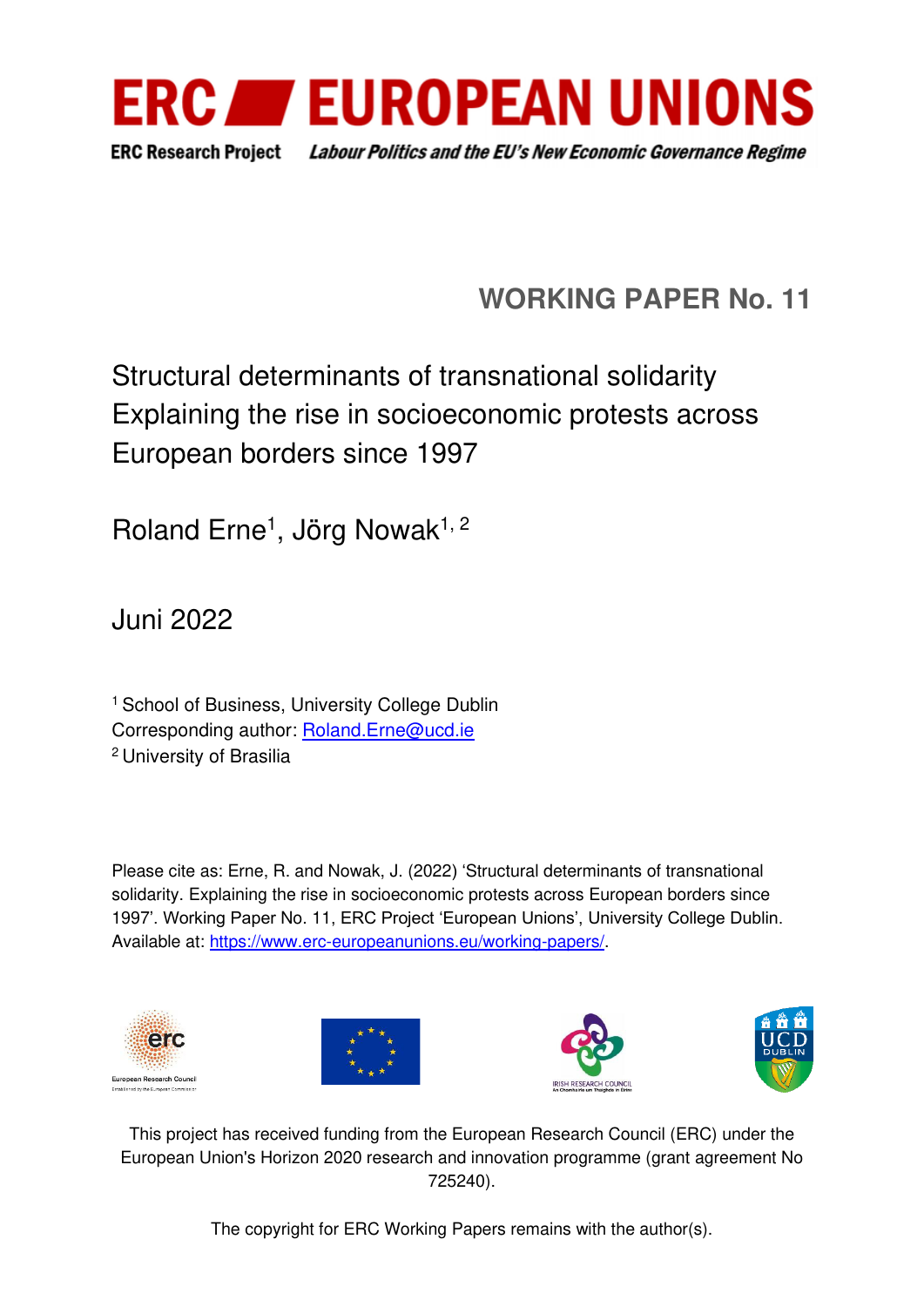## **Structural determinants of transnational solidarity Explaining the rise in socioeconomic protests across European borders since 1997**

Roland Erne<sup>a</sup> and Jörg Nowak<sup>a,b</sup> <sup>a</sup>University College Dublin. <sup>b</sup>University of Brasilia Corresponding author: [Roland.Erne@ucd.ie](mailto:Roland.Erne@ucd.ie) 

**Abstract:** This paper is based on a new database of 355 transnational socioeconomic protest events in Europe reported by labor-related newsletters, websites, and specialized media outlets from 1997 to 2020. Although the strength of European unions has been declining during this period, the number of transnational socioeconomic protests increased from 62 (1997-2002) to 121 (2015-2020). Our database enables us to test two structural hypotheses for this rise, namely an economic and a political one. Our findings confirm that the exposure to horizontal, competitive economic pressures within an ever more integrated European marketplace cannot explain the rise of transnational socioeconomic protest since 1997. Instead, our figures suggest that increased vertical political integration pressures by supranational EU authorities and corporate headquarters of multinational firms are driving the increasing salience of transnational socioeconomic protest.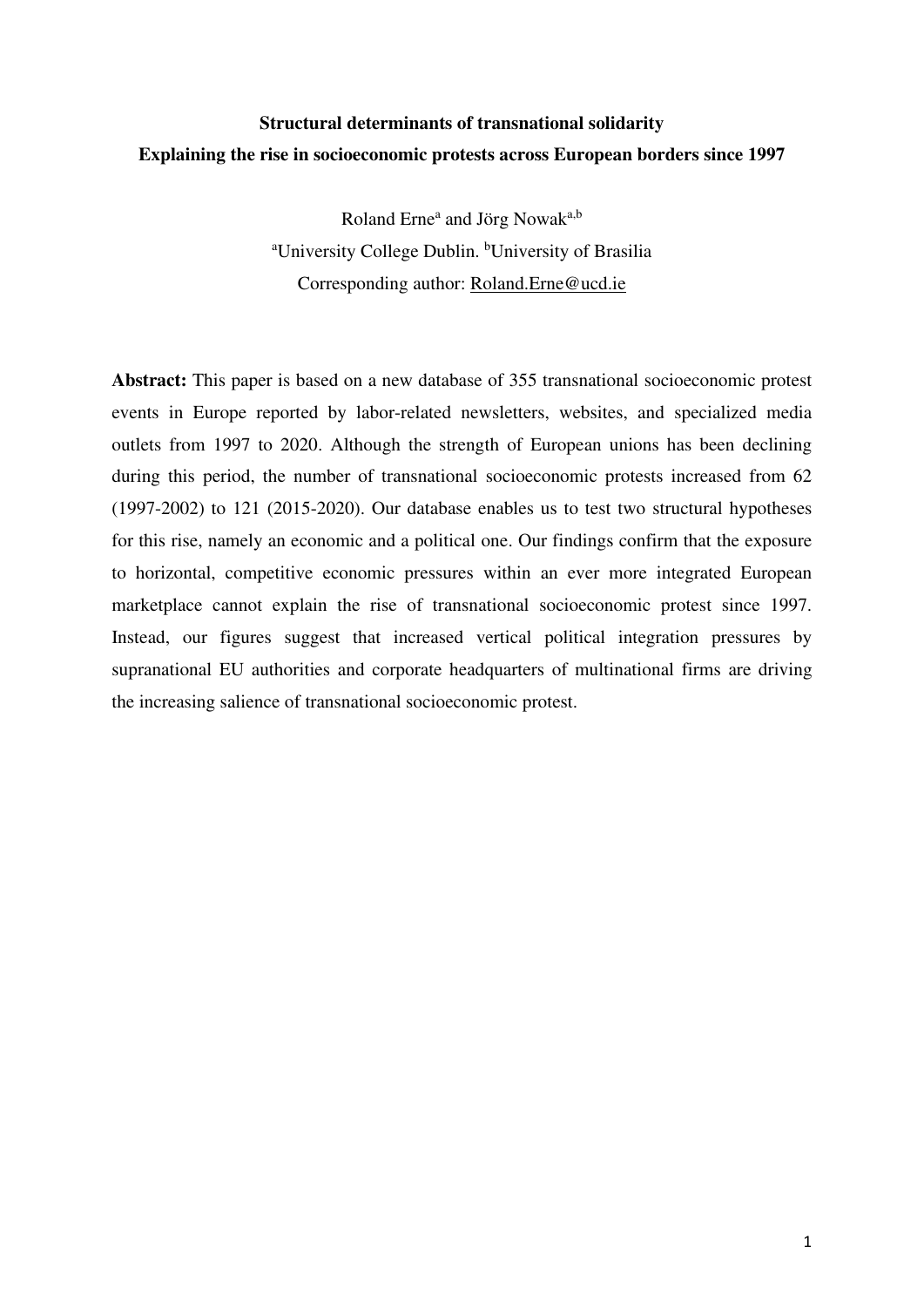## **Structural determinants of transnational solidarity Explaining the rise in socioeconomic protests across European borders since 1997**

There are excellent case studies of transnational collective actions of labor movements (Golden and Erne 2022; Geary 2021; Szabó *et al.* 2022; Brookes 2019; Bieler *et al.* 2015; McCallum 2013; Kay 2011; Bronfenbrenner 2011; Gajewska 2008; Turnbull 2006). As these are based on interviews and participant observations, it is hardly surprising that actorcentered explanations for their success or failure prevail in them. From Turnbull's (2006) pioneering study of European dockworkers' struggles against a liberalizing European Union (EU) law to Brookes' (2019) qualitative comparative analysis of several transnational union campaigns, authors have regularly emphasized labor's action repertoires, namely, the articulation between the workplace, national and international levels of union organization: 'intra-union coordination', and the activities of transnational labor networks: 'inter-union coordination' (*ibid.* 2019). Structural factors also play a role in these studies, but not as drivers of transnational action. Instead, they are treated as a context for actor-centered explanations: e.g., labor activists' use of 'context-appropriate' power resources (*ibid.*).

These actor-centered factors are important, especially for labor activists who want to learn from others' experience why some transnational labor alliances succeed but others fail (Szabó *et al.* 2022). Actor-centered factors, however, cannot explain the surprising rise in transnational labor protest events in Europe since 1997. Although the strength of European trade unions has been declining (Gumbrell-McCormick and Hyman 2013), as shown, for example, by declining aggregate collective bargaining coverage rates from 76 percent (1997- 2002) to 65 percent (2015-2020), the number of transnational socioeconomic protests across Europe reported by labor-related newsletters, websites and specialized media outlets increased from 62 to 121 in the same period (See Figure 1 below).

[Figure 1 about here]

The increasing salience of transnational socioeconomic protests across Europe that our novel database captures is surprising. Whereas studies of successful cases of transnational action may provide "some specks of hope that the unions may indeed regenerate themselves",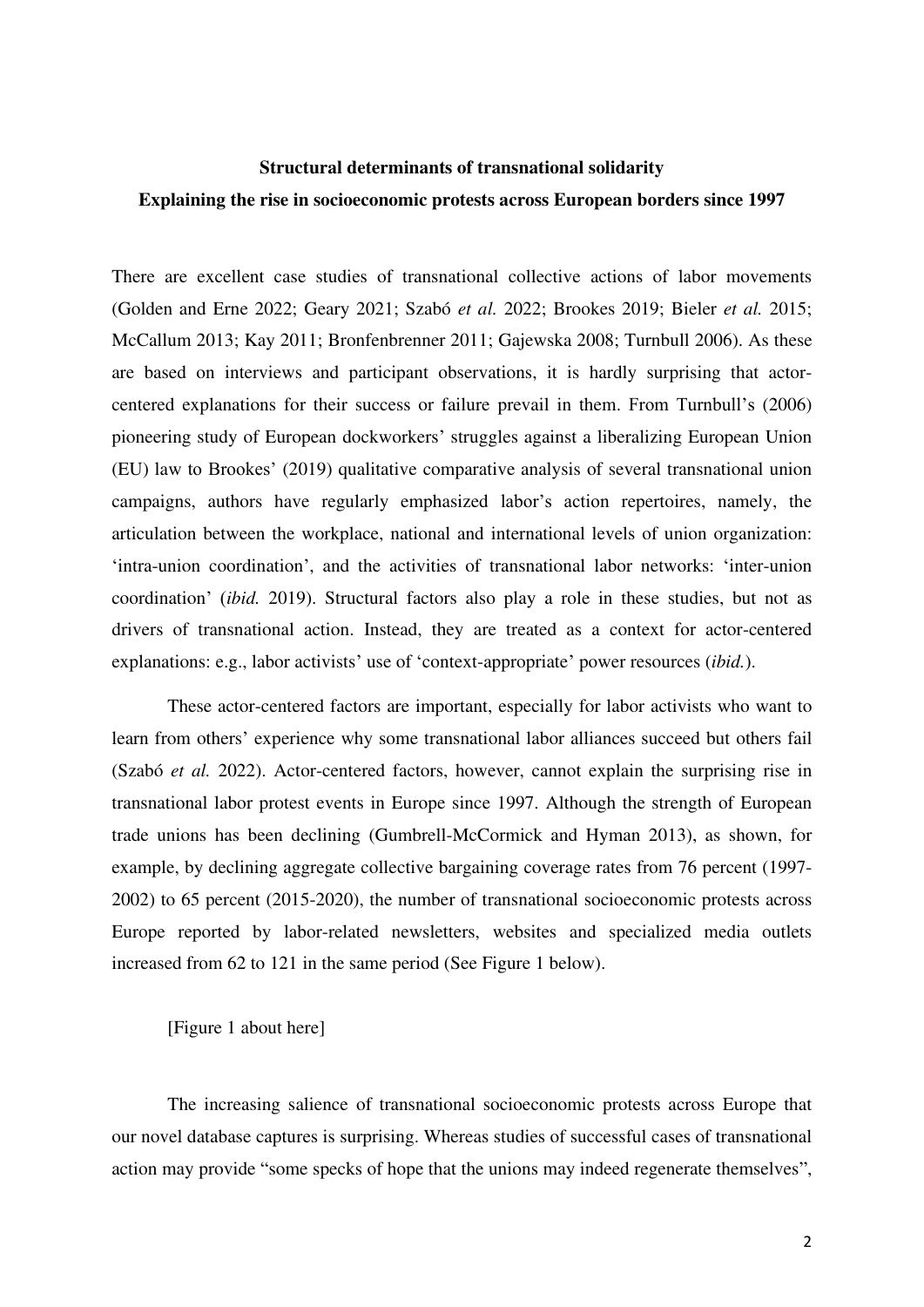many scholars until recently believed that "at the end of the day, when the numbers are counted" cases of transnational action would not show up in "the aggregate figures", as unions would be in "crisis everywhere" (Baccaro cited in Phelan *et al.* 2009: 209). Given the falling collective bargaining density rates in Europe, the rising number of transnational actions cannot be explained by a strengthening of European labor movements' national power resources (Golden and Erne 2022). If one considers the muted development of transnational labor education in Europe (Föhrer *et al.* 2021; Föhrer and Erne 2017) or the weakening of transnational social movements since the heyday of the European social forums in the early 2000s (della Porta 2019), it is also not plausible that improved intra- and inter-union coalition skills (Brookes 2019) have driven the rise in transnational socioeconomic protests since 1997. In this article, we therefore examine the explanatory power of alternative structural explanations—one economic and one political—for their increasing salience across Europe. Concretely, we are asking whether increasing horizontal (economic) competition or vertical (political) integration pressures are driving them. Whereas the latter relate to direct interventions by a 'supranational political, legal or corporate authority' (Erne [2019:](https://onlinelibrary.wiley.com/doi/10.1111/jcms.13279#jcms13279-bib-0022) 346), horizontal economic pressures result from an increased interconnectedness of markets across borders in Europe.

Horizontal market integration put local or national labour movements under pressure. However, competitive market pressures do not question the formal autonomy of domestic labor institutions, which explains why different national labor movements were able to pursue a variety of *adjustment* paths in response to increased transnational market integration pressures in the 1990s (Thelen 2001). Horizontal market integration pressures also provide no *tangible* targets for transnational countermobilizations given the difficulty to politicize abstract market relations, which appear as being natural. By contrast, the vertical prescriptions of supranational corporate or political authorities undermine the autonomy of domestic labor institutions and provide labour movements with tangible opponents. Considering both European unions' failed wage coordination policies in the early 2000s and a successful case of transnational labor action in a European company merger case, Erne expected that any Europeanization of labor protests would be driven by a centralization of corporate *and* political decision making at a supranational level rather than increased horizontal market integration pressures (2008: 194). Whereas a recent qualitative comparative analysis of two parallel labor campaigns in the EU seems to confirm this hypothesis (Szabó *et al.* 2022), the necessary data that would have allowed a quantitative assessment of it has so far been missing. We have therefore compiled a comprehensive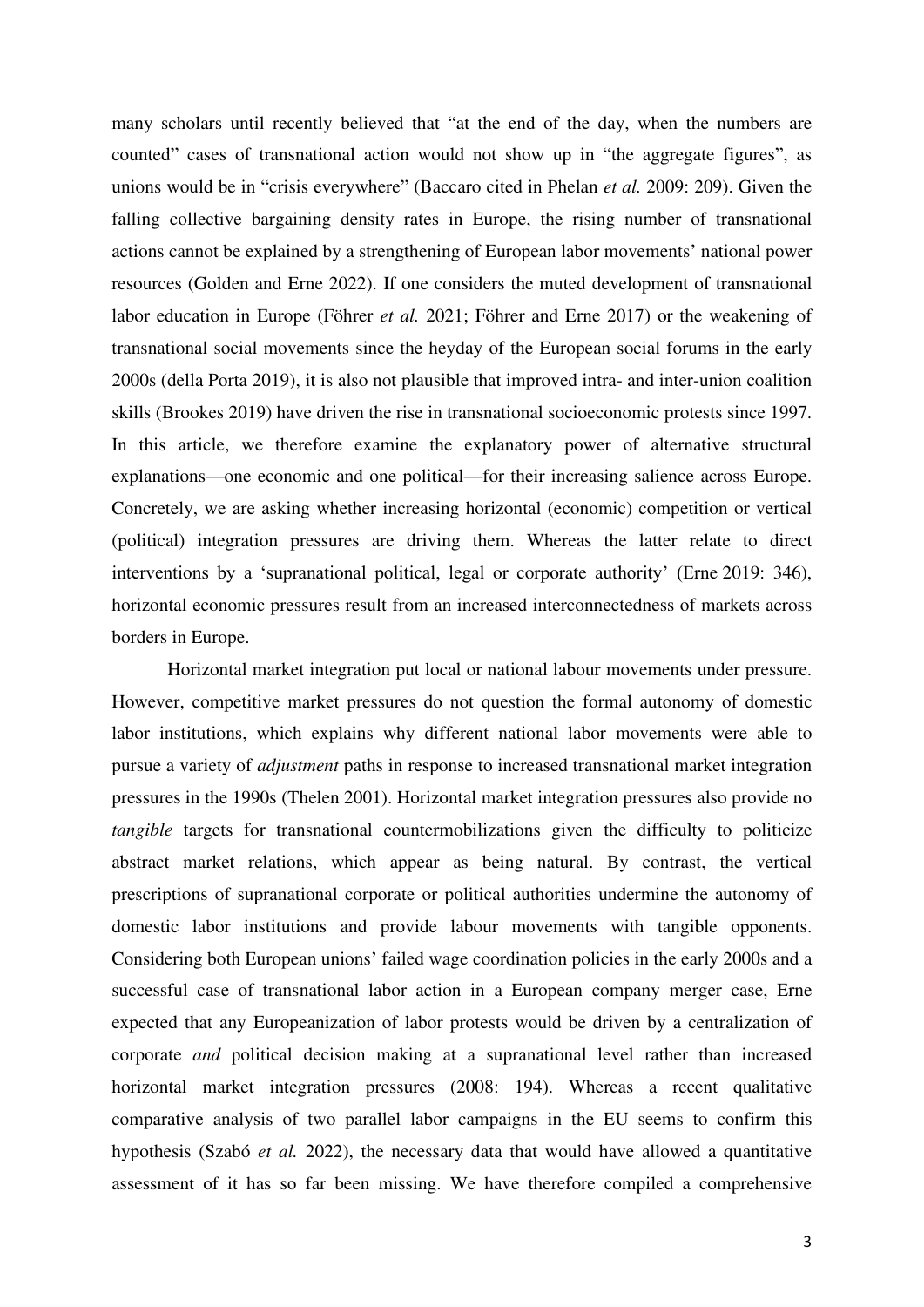database of transnational socioeconomic protest events, which allows us to assess the two competing—economic and political—structural hypotheses for the increasing salience of them across Europe. Before presenting the design of our database, which differs from preceding European protest event databases, and our result, we outline the competing economic and political hypotheses for the increased salience of socioeconomic, transnational collective action in more detail.

#### **Theoretical Background and Research Design**

#### **Horizontal Competitive Pressures. An Economic Driver of Transnational Action**?

The economic hypothesis for the rise of transnational socioeconomic protests across Europe since 1997 is inspired by Anner *et al.*'s (2006) study on the industrial determinants of transnational solidarity. As competitive market pressures between producers differ across industries, so do also labor's prospects of overcoming them through transnational collective action (Anner *et al.* 2006). What matters, however, are neither the usual sectoral classifications of industries, like the distinction between the primary, secondary, and tertiary sectors, nor the more refined classification provided by the North American Industry Classification System. More important is the nature of the international competitive pressures within an industry, which can vary even within the overarching manufacturing sector. Anner *et al.* (2006) show that in their study by highlighting the different competitive pressures at work in the motor and the apparel industry.<sup>1</sup> The same is true in the services sector, which includes producers that are more or less exposed to different transnational market pressures. Distinctions of transnational union cooperation based on the traditional sectoral distinction between the manufacturing and services sectors are therefore not very helpful. In addition, any sectoral classification should distinguish between private and public services, given their unequal exposure to transnational market pressures. With all due respects to Vulkan and Larsson  $(2019)$ ,<sup>2</sup> we therefore propose an alternative typology that distinguishes private

<sup>&</sup>lt;sup>1</sup> If Anner *et al.* (2006) had included the cement industry in their study, their findings about the effects of different competitive pressures on transnational labor solidarity in manufacturing would have been even starker. Given cement's weight, its producers must manufacture it in proximity to their end-users to be competitive. The workers in the subsidiaries of cement multinationals, like the Irish CRH or the French-Swiss Holcim Group, for example, are therefore not exposed to the same whipsawing games that thrive in the motor industry, for instance (Greer and Hauptmeier 2016).

<sup>&</sup>lt;sup>2</sup> Vulkan and Larsson (2019) count instances of transnational union cooperation and map them using traditional sectoral distinctions, without distinguishing between private and public services. Unsurprisingly, they found that unions in services sectors would be least, and unions in manufacturing unions most involved in transnational union cooperation (2019: 154). It should also be noted that they base their study on an opinion survey of 202 union officials from different European trade unions and not on concrete instances of transnational labor actions, as is the case with our study.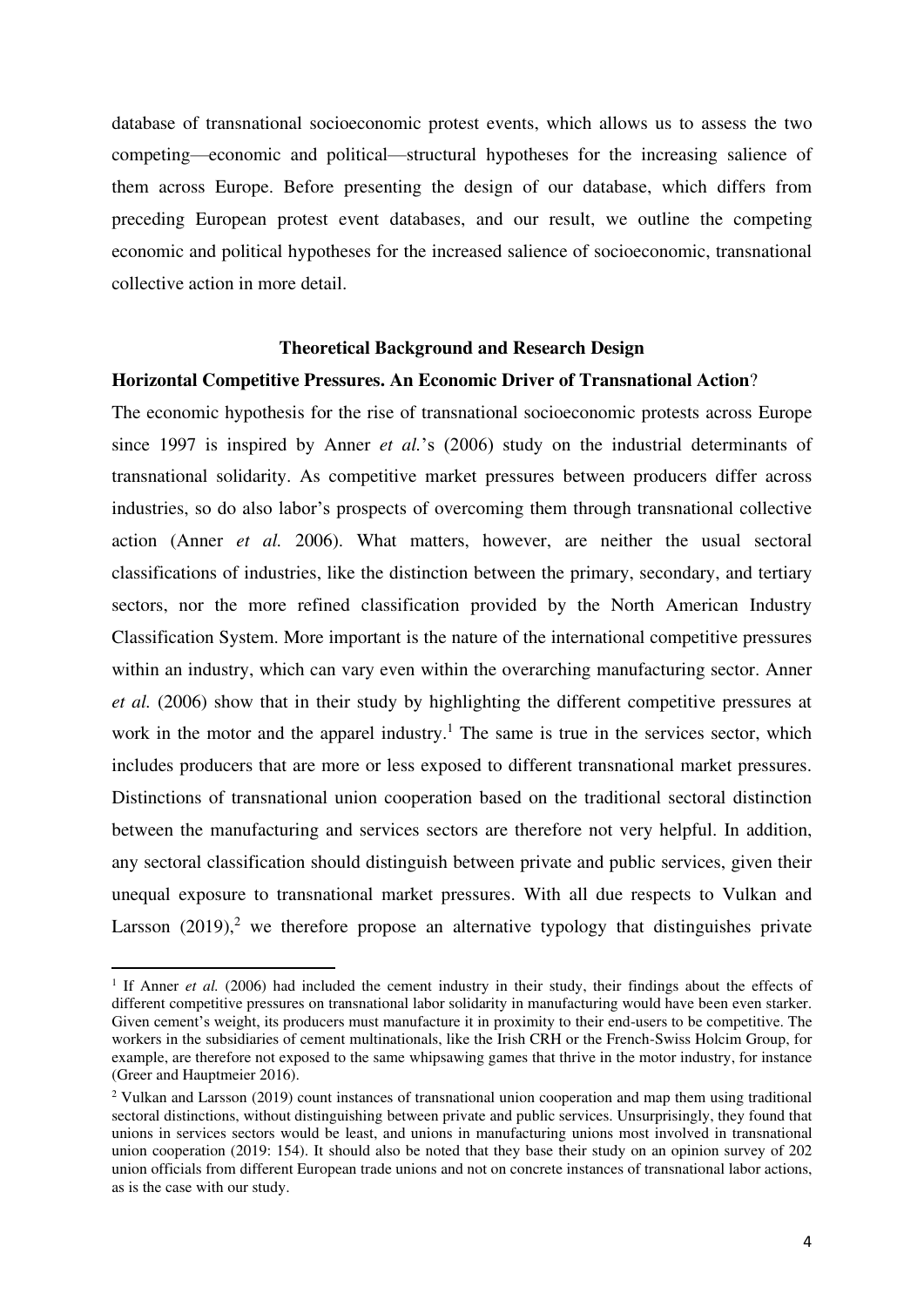sectors *with* integrated transnational production networks and private sectors *without*  integrated transnational production networks, in addition to comparing public and private sectors (see Table 1 below).

#### [Table 1 about here]

This new typology enables us to assess whether the increase in transnational socioeconomic protests since 1997 has been driven by union responses to increasing transnational competitive market pressures in private sectors *with* integrated transnational production networks, following the deepening of European market and monetary integration. If these market integration processes have been driving the rise in transnational socioeconomic protests since 1997, we should see this reflected in terms of the sectoral location *of the protest*. In that case, the rise in European socioeconomic protest events should be driven primarily by workers and unions active in private sectors with integrated transnational production networks.

Our database therefore distinguishes transnational protest events based on the sector in which they took place, which is important to assess our economic hypothesis. Given the difficulties in delimitating meaningful formal sectoral boundaries, $3$  we distinguish protest events based on a sectoral categorization that is directly linked to the different horizontal economic pressures that unions are facing in the particular case. We have therefore created five categories, two for the private sector, two for the public sector, and one for cross-sectoral protest. The first category refers to private sectors that are transnationally integrated in terms of both production and commerce. The second category includes private sectors whose networks of production and commerce are not integrated across borders. The first category contains companies that are transnationally integrated, e.g., the car manufacturing sector,

<sup>&</sup>lt;sup>3</sup> According to Larsson's survey (2014), unions in the transport and the manufacturing sector participate more in transnational action by comparison to their counterparts in the service sector. Larsson separated transport from other categories in the service sector, as the transport sector would be much more exposed to international competition. Whereas that is true for seafarers, pilots or dockers, local bus or tram drivers hardly experience significant, transnational competitive pressures. In a subsequent survey sent to 602 unions in 35 countries, Vulkan and Larsson found that "sectoral differences explain more of the variation in levels of transnational cooperation" (2018: 1) than national ones. This time, Vulkan and Larsson distinguished transnational activities of unions from five sectors: metals and mining, construction, transport, healthcare, and banking and finance. Unions in the metals and mining and in the transport sector displayed again the highest numbers of transnational cooperation, whereas services sector unions were involved in fewer cases of transnational cooperation than those in any other sector. This conclusion, however, may be misleading, as their service sector category only included healthcare, banking and finance unions, even if the respondents from public sector unions "reported the highest degrees of [transnational] cooperation on public service cuts and austerity measures" (Volkan and Larsson 2018: 11).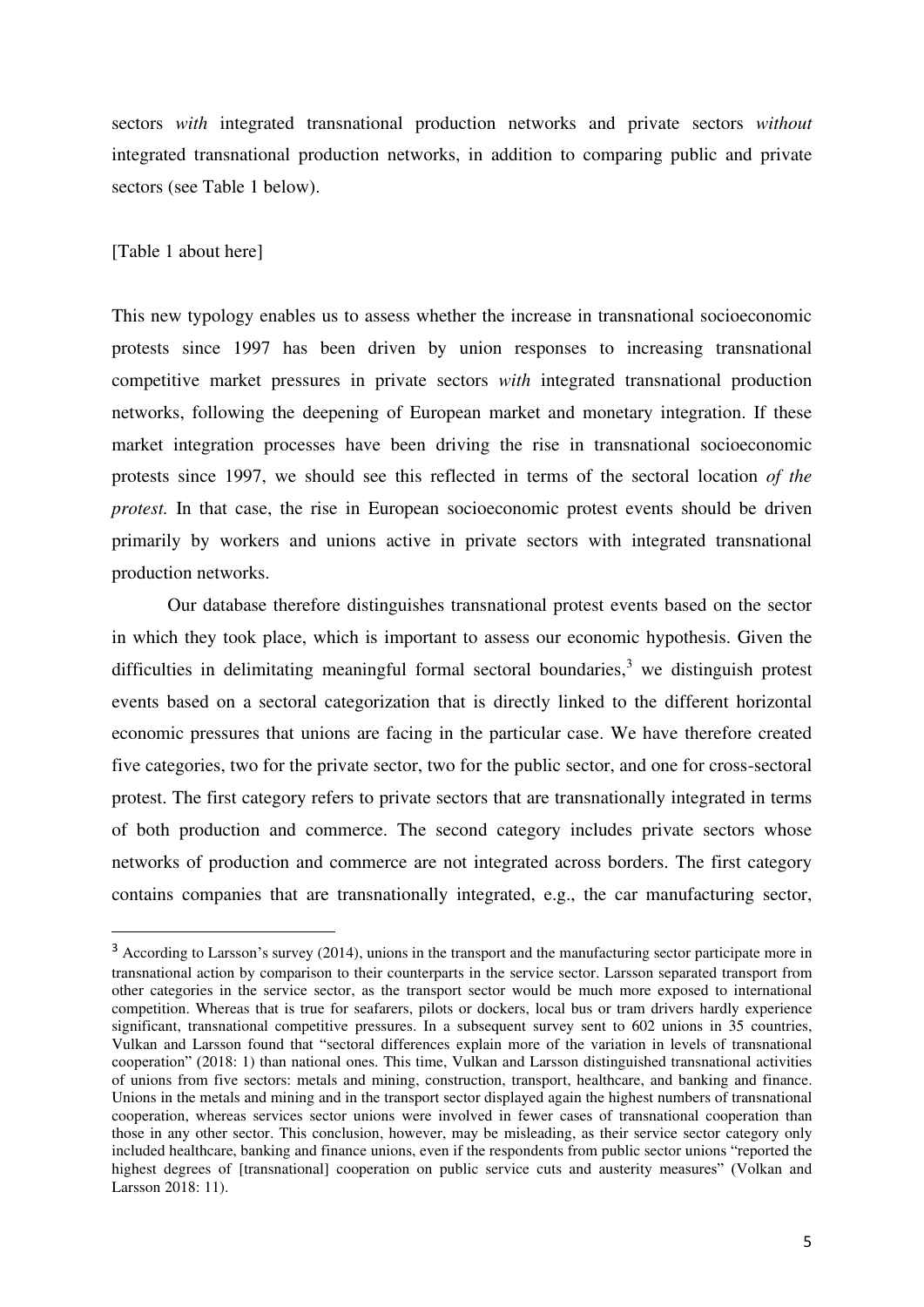road transport or the airline industry. The second category contains firms that are not integrated transnationally, like cement producers, or local private services providers such as restaurants, delivery and taxi services, and cleaning and hospitality services. The public sector – which is exposed to low transnational competition – is furthermore divided into two sub-groups: public administrations that have been organized at a European-level from the beginning (e.g., the EU-level civil service) and national and local public sectors that have been affected by EU laws or the EU's governance prescriptions at a later stage. The fifth category refers to cross-sectoral or non-sector-specific transnational protests.

As competitive pressures between workers and unions across borders both motivate and frustrate collective action (Anner *et al.* 2006), however, we cannot just look at the sectoral location of the protest events. We must also consider the *levels and target of the protests*. If increasing European competitive integration pressures were driving the increase in transnational socioeconomic protests, they should be driven by actions that aim at curbing horizontal market pressures by taking wages and working conditions out of competition. This happened in the global maritime transport sector in the International Transport Workers' Federation's campaign for a global wage floor for seafarers (Lillie 2004; Anner *et al.* 2006). Furthermore, at the dawn of the EU's Economic and Monetary Union, several European federations of unions in other industries, such as the European Metalworkers' Federation, also attempted, albeit without much success, to set a European wage floor to take wages and working conditions out of competition (Schulten 2002; Erne 2008). As we show in the discussion of our findings, socioeconomic protest actions that aim at taking wages and working conditions out of competition did not increase significantly over time. This suggests that transnational competition cannot explain the increasing salience of transnational socioeconomic protests across Europe since 1997. Hence, we turn to our second, political explanation.

#### **Vertical Supranational Interventions. A Political Driver of Transnational Action**?

Political factors have always played an important role in comparative industrial relations research (Crouch 1993). Most students of transnational labor action in Europe, however, still conceive of politics as a national factor. If transnational solidarity occurs, it must therefore be triggered by transnational market integration pressures (Vulkan and Larsson 2019; Bechter *et*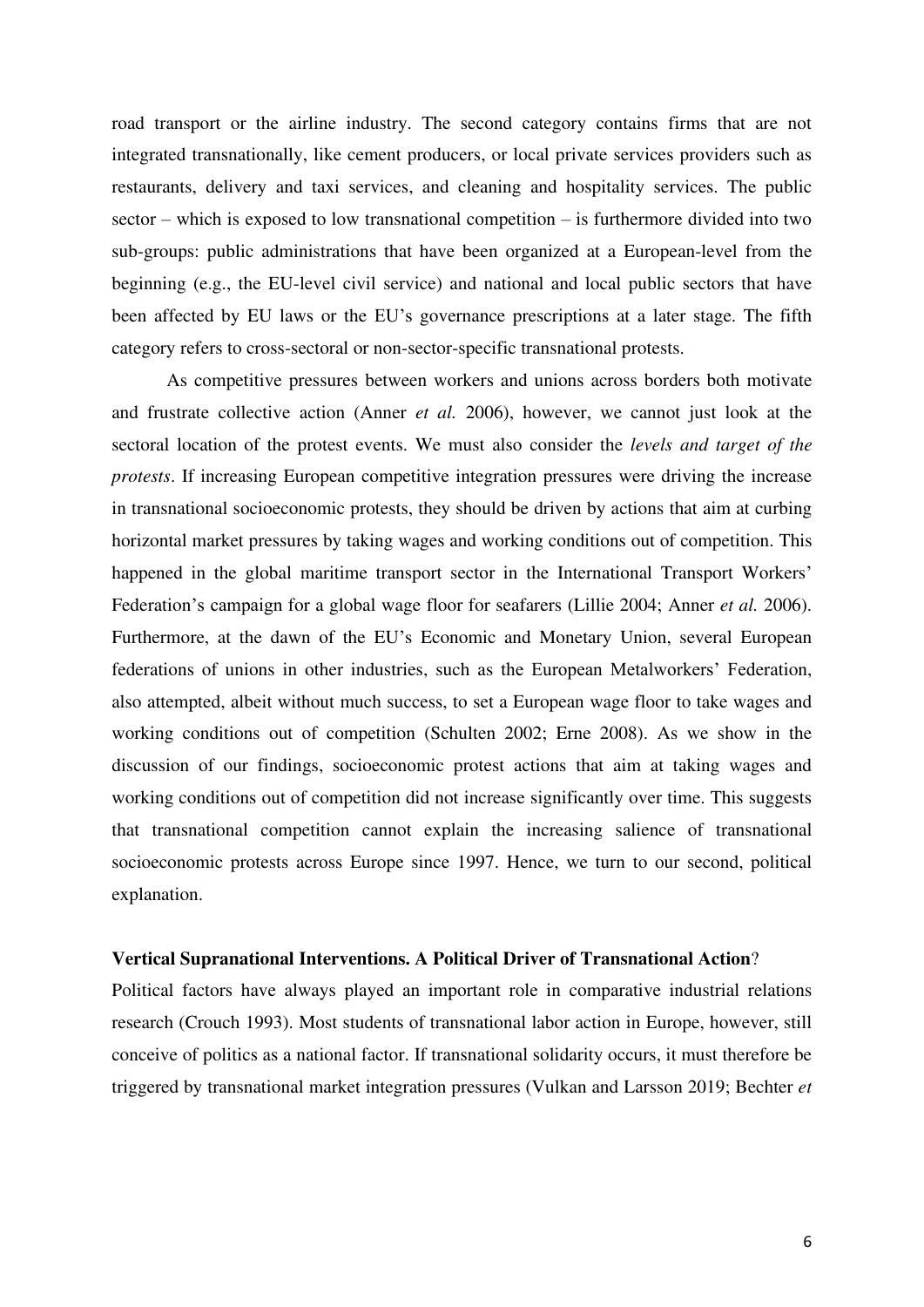$al.$  2012) or repressive national labor control regimes  $(Anner 2015)^4$  rather than supranational political integration pressures. Others – following the entrenched paths of methodological nationalism in the field (Caprile *et al.* 2018) – study how different national trade union and industrial relations systems shape international union solidarity (Vulkan and Larsson 2019; Gumbrell-McCormick and Hyman 2013). The words of caution of those who emphasize trade unions' difficulties in developing joint actions across borders are certainly warranted (Seeliger 2019; Prosser 2018). At the same time, however, national differences did not prevent the doubling of socioeconomic protests across borders since 1997. We thus relate our political hypothesis for the rise in transnational socioeconomic protests to the increasing significance of vertical political interventions of supranational authorities*,* namely supranational EU institutions or headquarters of multinational corporations.

After the adoption of the Maastricht Treaty that created the European Union in 1993 and led to the establishment of the European Central Bank in 1998, EU-level executive authorities acquired more power; both as policymakers and employers of EU-level public servants (Bauer and Becker 2014). If one considers the privileges that the EU, and international organizations in general, grant their employees,<sup>5</sup> though, it would be surprising to see European public servants driving the increase in transnational socioeconomic protests. Even so, our data show an increasing number of transnational protests by European public servants. More important, however, were the transnational socioeconomic protests triggered by vertical political interventions of EU institutions, which urged member states to commodify national public services and employment relations systems, as it happened, for example, in the case of Commissioner Bolkestein's draft EU Service Directive in 2004 (Béthoux *et al.* 2018; Leiren and Parks 2014; Crespy 2012; della Porta and Caiani 2011). In addition, there has been a remarkable increase in company-level labor protest directed against the vertical interventions of supranational headquarters of multinational corporations into the affairs of their subsidiaries. As far back as 2008, Erne therefore argued that the Europeanization of labor strategies that he observed in two parallel company merger cases are "a result of the centralization of corporate decision making at a supranational level" and "the dominant role of the European Commission in the area of competition policy" (Erne

<sup>4</sup> Labor suppression can also trigger effective international counter movements, as shown, for example, by the response to the 2009 putsch against Manuel Zelaya, the pro-labor president of Honduras (Anner 2015). These classical internationalist campaigns, however, target national rather than supranational administrations and supranational corporate hierarchies that take advantage of repressive labor control regimes (see also footnote 6). <sup>5</sup> See, for example, the only article in the EU treaties that explicitly mentions wages: "Officials and other servants of the Union … shall be exempt from national taxes on salaries, wages and emoluments paid by the Union" (Article 12. Protocol No 7, Treaty of the Functioning of the European Union).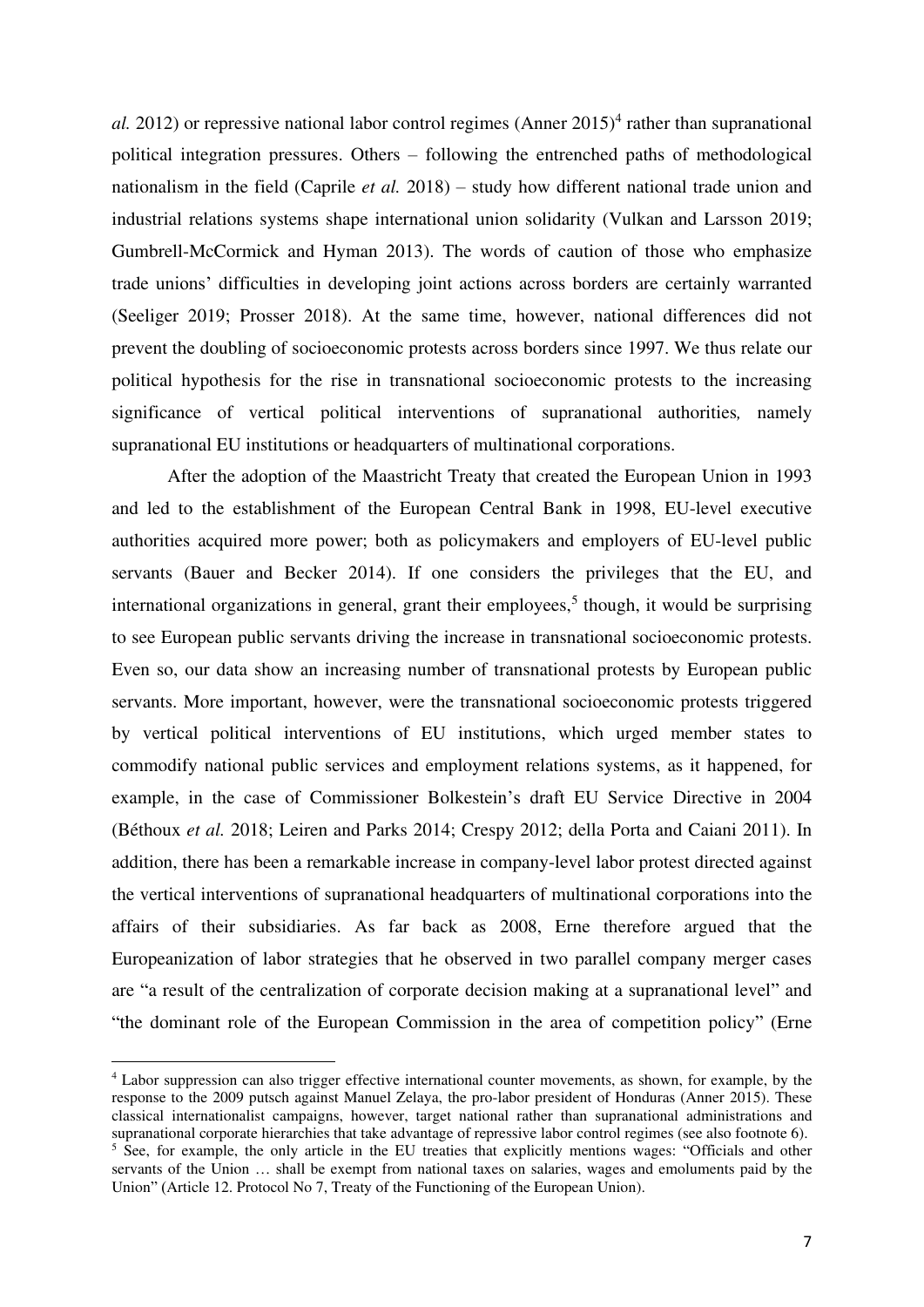2008: 194). In 2012, Erne predicted a further increase in transnational labor protests when EU leaders adopted a new economic governance regime that allowed EU interventions in labor policy areas that had hitherto been an exclusive domain of national institutions: "The more socio-economic decisions are taken by tangible political and corporate elites rather than abstract market forces … the easier it will be for social movements and trade unions to mobilise discontent" (Erne 2012: 124). If this hypothesis is correct, the increase in transnational socioeconomic protests should be driven by protests that target EU governance interventions or organizational decisions of multinational corporations. By contrast, classical *internationalist* labor mobilizations, which target decisions of another national government,<sup>6</sup> are not affected by the increased supranationalization of political hierarchies, which occurred in Europe since the adoption of the Maastricht Treaty. Their number should therefore not have increased over time. Indeed, our data neatly demonstrate this (see below).

Given this, our article advances the following larger theoretical argument. If one wants to explain the rise in transnational socioeconomic protests, one must consider structural factors, namely, the increasing centralization of both corporate and political decision making at a supranational level within Europe. Hence, transnational social movement and union research, which focuses on internal mechanisms, such as the relations between unions coming from different national traditions of social mobilizations (Borbáth and Gessler 2020; Rone 2020; Furåker and Larsson 2020; Prosser 2018; Gobin and Erne 2017) or forms of coalition making (Brookes 2019), should be complemented by studies that emphasize the structural changes of governance structures that affect all countries in Europe. Certainly, internal forms of organization and communication do matter, but any studies of the drivers of transnational action must take stock of the transnationalization of corporate and political governance in the form of vertical integration (Erne *et al.* 2015; Pernicka and Lahusen 2018; Erne 2008).

To locate these socioeconomic mobilizations in a broader analytical framework, we propose a new typology that distinguishes between four types of protests depending on their levels, which are in turn related to different targets. We focus on the levels and targets of socioeconomic protests, as transnational collective socioeconomic action is hardly based on any abstract, internationalist working-class identity (Hyman 2002). By contrast, collective socioeconomic solidarities have historically been forged by concrete instances of collective action (Touraine 1966; Thompson 1963) that have been "conditioned by perceptions of

<sup>&</sup>lt;sup>6</sup> See, for example, the European protests by the far-right against the suppression of labor movements, authoritarian governments in Portugal, Spain and Greece until the 1970s, or the suppression of the Solidarity union in Poland after the imposition of the martial law by General Jaruzelski in 1981.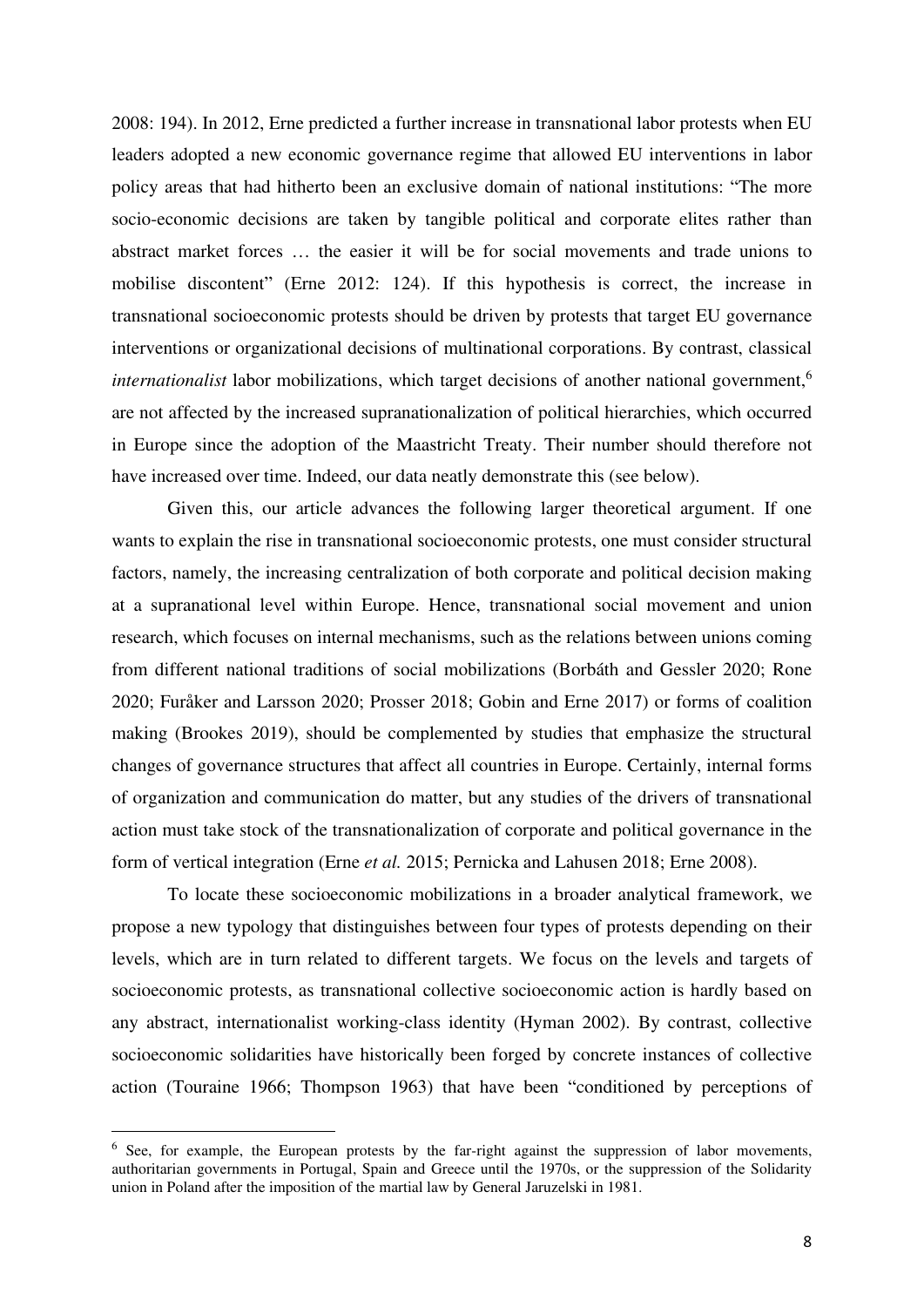antagonism to an external threat" (Hyman 2002: 3). Unions succeeded in uniting workers across different constituencies when they targeted vertical interventions by their employer or by the political system that would affect them all. At times, unions also targeted horizontal competitive market pressures that put companies (and their workers) in competition with each other, namely, when they engage in collective action at a sectoral level with the goal of taking wages and working conditions out of competition (Lillie 2004). Finally, when labor movements attained a totalizing understanding of the systemic antagonism that they were facing, they also joined *anti-systemic movements* (Arrighi, Hopkins and Wallerstein 2012) and fought for a different economy and society. To assess the importance of these different targets as drivers of transnational socioeconomic protests in Europe since 1997, we measure their salience at different levels: 1) company level: mobilizations that target decisions of corporate hierarchies; 2) sectoral level: mobilizations that aim to take labor (i.e., wages and working conditions) out of competition; 3) political (governmental) level: mobilizations that target decisions of supranational or national administrations; 4) systemic level: mobilizations that target the capitalist economic and social order as a whole (see Table 2 below).

## [Table 2 about here]

The empty fields in Table 2 above indicate that there is a close relationship between levels and targets of protest actions. As much as protests at the level of a single company do not take wages and working conditions out of competition, sectoral level protests do not target decisions of a particular corporation. Protests at the political (governmental) level primarily target vertical decisions of public administrations rather than the horizontal market competition between corporations. By contrast, anti-systemic protests that challenge the capitalist order do target both horizontal market and vertical political pressures.

#### **Analyzing European Protest Events**

Our dataset is not the first one that aims to capture the trajectories of protest events across Europe. The most comprehensive database of European protest events to date is based on an analysis of 29,588 protest events across 30 European countries, which a computer program extracted out of 5 million English-language newswire reports (Kriesi *et al.* 2020). This database confirms the dominant role of economic claims as a trigger of protests in Europe. Between 2000 and 2015, 38.1 percent of all protests in Europe were motivated by socioeconomic claims towards public institutions or private firms/employers (Gessler and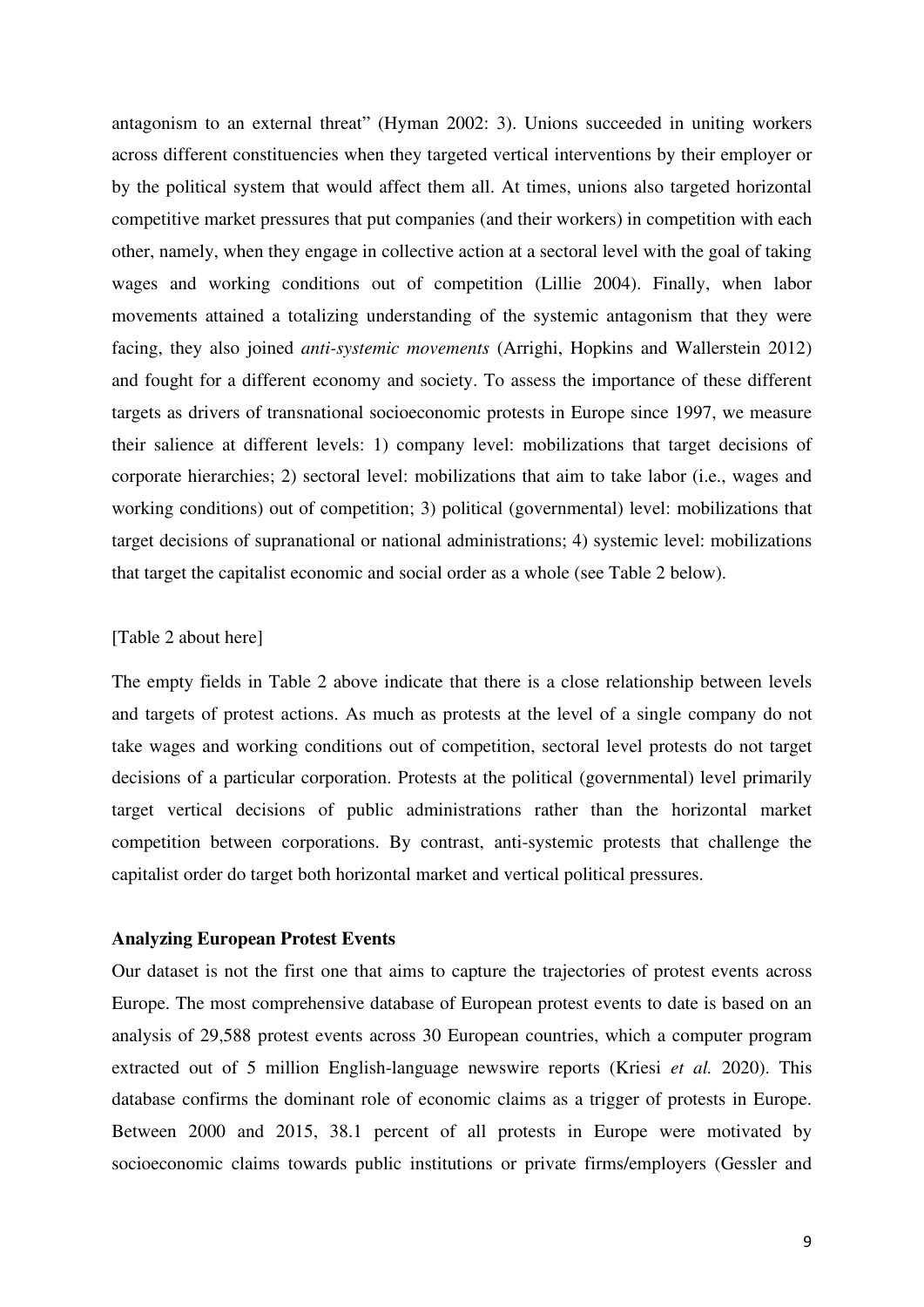Schulte-Cloos 2020; Table 6.1). By contrast, only 22 percent of all protests were motivated by environmental, peace, feminist, LGTB, squatter, migrant or anti-racist concerns, which highlights the salience of economic protests in times of crisis. Contrary to the resurgence of class conflicts during the 1970s (Crouch and Pizzorno 1978), most socioeconomic protests targeted "the economic crisis management of governments" rather than "business corporations" (Kriesi and Wüst 2020: 280). Unfortunately, however, the database of Kriesi and colleagues does not distinguish between transnational and national protests. They neither single out the coordinated, transnational protests that were happening in different locations in parallel across borders at the same time, nor those that were targeting supranational institutions rather than national governments (Lorenzini *et al.* 2020). Instead, their database simply shows that there were more protest events in Southern Europe by comparison to North-Western or Central and Eastern Europe. This is hardly surprising given the countryspecific nature of the socioeconomic governance prescriptions that the supranational EU authorities began issuing after the crisis of 2008 (Erne 2015). Whereas the Europeanization of *national* protest waves is therefore still "a promise for the future" (Kriesi and Wüst 2020: 280), we cannot use their database to explain the doubling of *transnational* socioeconomic protest events since 1997.

As we want to test the salience of our economic and political hypotheses for the remarkable rise of transnational socioeconomic protests since 1997, we must go beyond methodological nationalism that is still informing comparative research in the field (Wimmer and Glick Schiller 2002).<sup>7</sup> Instead of focussing on different national patterns of labor relations and protest politics, which would mirror different varieties of capitalisms, welfare regimes, or trade unionism (Hall and Soskice 2001; Esping-Andersen 1990; Hyman 2001), we created a novel database that captures the transnational socioeconomic protests which transcend national boundaries.

#### **Our Transnational Socioeconomic Protest Events Database**

This paper is based on a new database of 355 transnational socioeconomic protest events reported by labor-related newsletters, websites and specialized media outlets, namely demonstrations, strikes, strikes and demonstrations, boycotts, and European Citizens'

<sup>&</sup>lt;sup>7</sup> Wimmer/Glick Schiller who coined the term in the context of migration research define methodological nationalism as "the assumption that the nation state society is the natural social and political form of the modern world" (2002, 217). This assumption would lead to research that focuses on national states as the units of meaningful action and tend to omit transnational and supranational levels of action.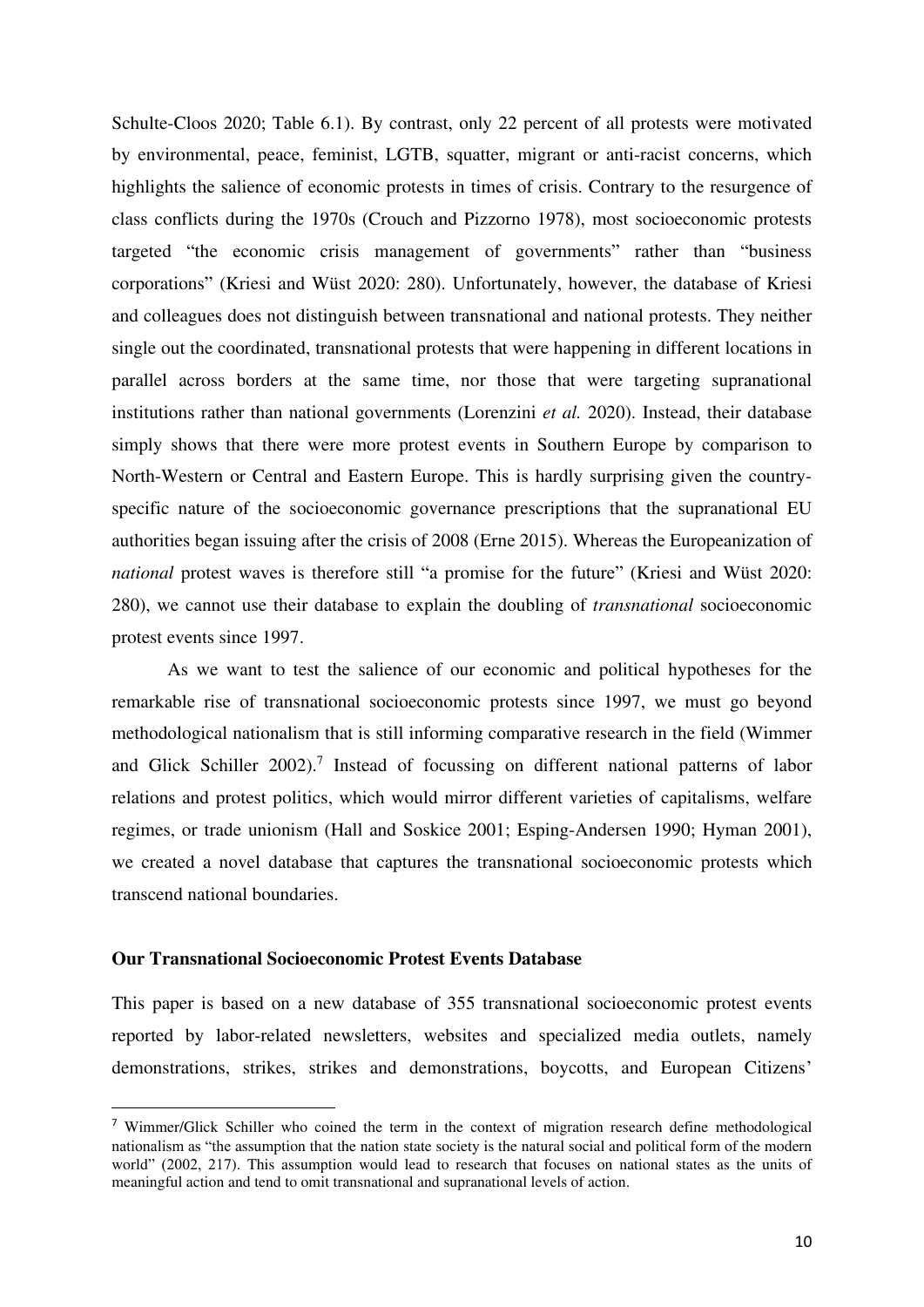Initiatives (Erne and Nowak 2022). The geographical scope of the database includes all European countries, excluding Turkey, Belarus, and Russia. The number of countries covered by the database thus remains constant over the period of 1997 to 2020, irrespective of EU membership.

We have collected these events based on a wide range of EU-level and national labor websites, newsletters, and media outlets specialized in labor politics published in English, French, German, and Italian from 1997 to 2020. Whereas the selection of sources in these languages may expose us to the risk of missing some protests, e.g., in Scandinavia or Central and Eastern Europe, we are confident that most protest events are captured by at least one of our national and European sources.<sup>8</sup>

We have chosen to begin our database in 1997. This is no coincidence, as EU leaders adopted the EU's Stability and Growth Pack in that year, which strengthened the coordination of fiscal and economic policies in view of the Economic and Monetary Union. By contrast to studies that were interested in the role of the EU as a driver of contestation (della Porta and Caiani 2011; Dolezal *et al.* 2016; Béthoux *et al.* 2018), however, it did not matter if Europe or European integration or a particular EU-related incident was mentioned by the protesters. We included every socioeconomic protest event reported by our sources in our database if it took place in parallel in at least two countries *or* if it had at least 30 participants from at least two countries in case the event took place in one location only, as in the case of protests in front of EU institutions or headquarters of multinational companies.

We define socioeconomic protest in the sense of working-class politics in a rather restricted way, as protests on workplace issues, protests on labor and social public policy issues, and protests on economic globalization, Europeanization and transnationalization processes in general. We recognize that ecological, anti-racist and feminist demonstrations increasingly overlap with working-class politics, but to keep the data comparable over time, we did not include such protests in the database. Therefore, we exclude from our database anti-militarist, environmental, farmers', feminist, anti-racist, and anti-fascist protests, although trade unions were, at times, also participating in them.

<sup>8</sup> EU-level sources: EBR-News, ETUI Collective Bargaining Newsletter, Eurofound EIRO database, Eurofound European Restructuring Monitor, European Commission ECI Register, newsletters of the ETUC's sectoral European trade union federations and their predecessors (EAEA, EUROCOP, EFBWW, EFFAT, EFJ, IndustriAll, EPSU, ETF, ETUCE, UNI-EUROPA), IR share, planetlabor, Staff Union of the European Patent Office. German sources: Labournet Germany; French sources: Liaisons Sociales, Métis Europe, Clés du social; Italian sources: Rassegna; Central and East European Sources: LeftEast. We also added information on protest events based on academic publications as well as general news media if referenced in the above sources.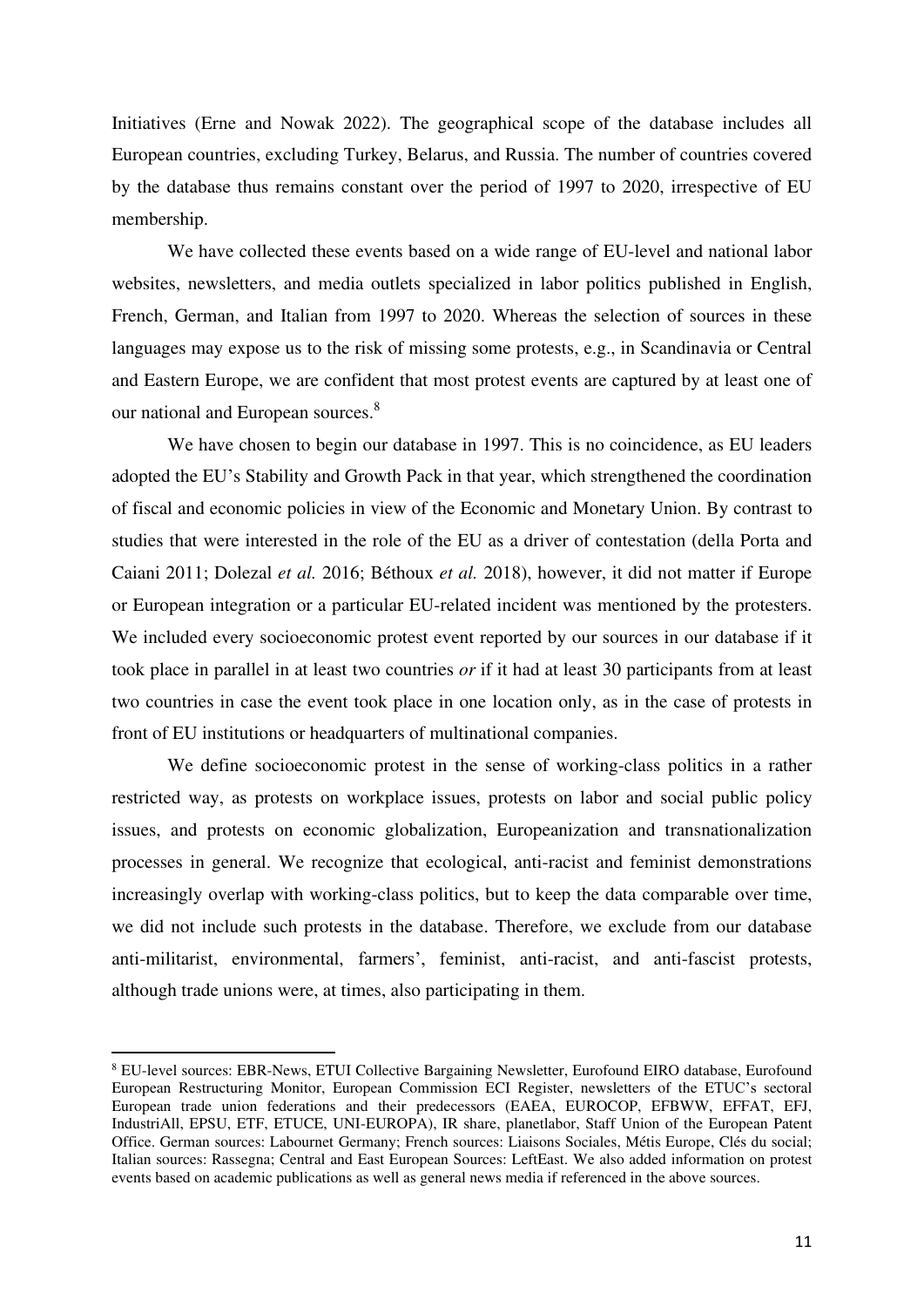We have recorded not only descriptive data of each protest event (date of the action, its location(s), and its organizers), but also the factors outlined above that enable us to test our economic and political hypotheses for the continuous rise of transnational socioeconomic protests in Europe since 1997, namely their sector (Table 1) and their levels and targets (Table 2). In addition, we have recorded two control variables. The first one is distinguishing protest events based on the number of participants. This allows us to assess if our explanation for the rise in protest events still holds true, if assessed across different categories of protest participant numbers (30-999; 1k-9,999; 10k-99,999; 100k-999,999; and over 1m participants). The second control variable distinguishes different forms of protest events, i.e., demonstrations, demonstrations and strikes, strikes, boycotts, and European Citizens' Initiatives.<sup>9</sup> As the share of different protest forms remains largely constant over time (see Figure A in the Online Appendix), we can exclude shifting protest patterns as a driver for the rise in transnational socioeconomic protests since 1997.

#### **Findings**

Our data confirm only one of our two structural hypotheses about the drivers of transnational socioeconomic protests. Whereas horizontal competitive economic pressures hardly explain the rise of transnational socioeconomic protests in Europe since 1997, most protests happened in response to vertical interventions by supranational EU or corporate authorities.

#### **Transnational competition: not the main driver of transnational action**

As shown in Table 3, 232 of 355 protest events occurred within a particular sector. This allows us to test the significance of transnational competitive pressures as a driver of transnational action. Of those 232 events, 98 took place in private sectors with integrated transnational production networks. By contrast, 134 protest events took place in private (14) and public (120) sectors that were not exposed to transnational competition pressures.

[Table 3 about here]

<sup>&</sup>lt;sup>9</sup> Larsson (2014) also distinguished between different forms of transnational action, namely joint statements and petitions, demonstrations, and strikes. Given the inexhaustible number of 'joint statements and petitions' issued by European trade unions since 1997, we only included *European Citizens' Initiatives* (ECIs) into our database. The ECI is constitutional, direct democratic instrument of the EU, which enables 1 million EU citizens to urge the European Commission to initiate EU legislation or to take other EU-level actions (Szabó *et al.* 2022).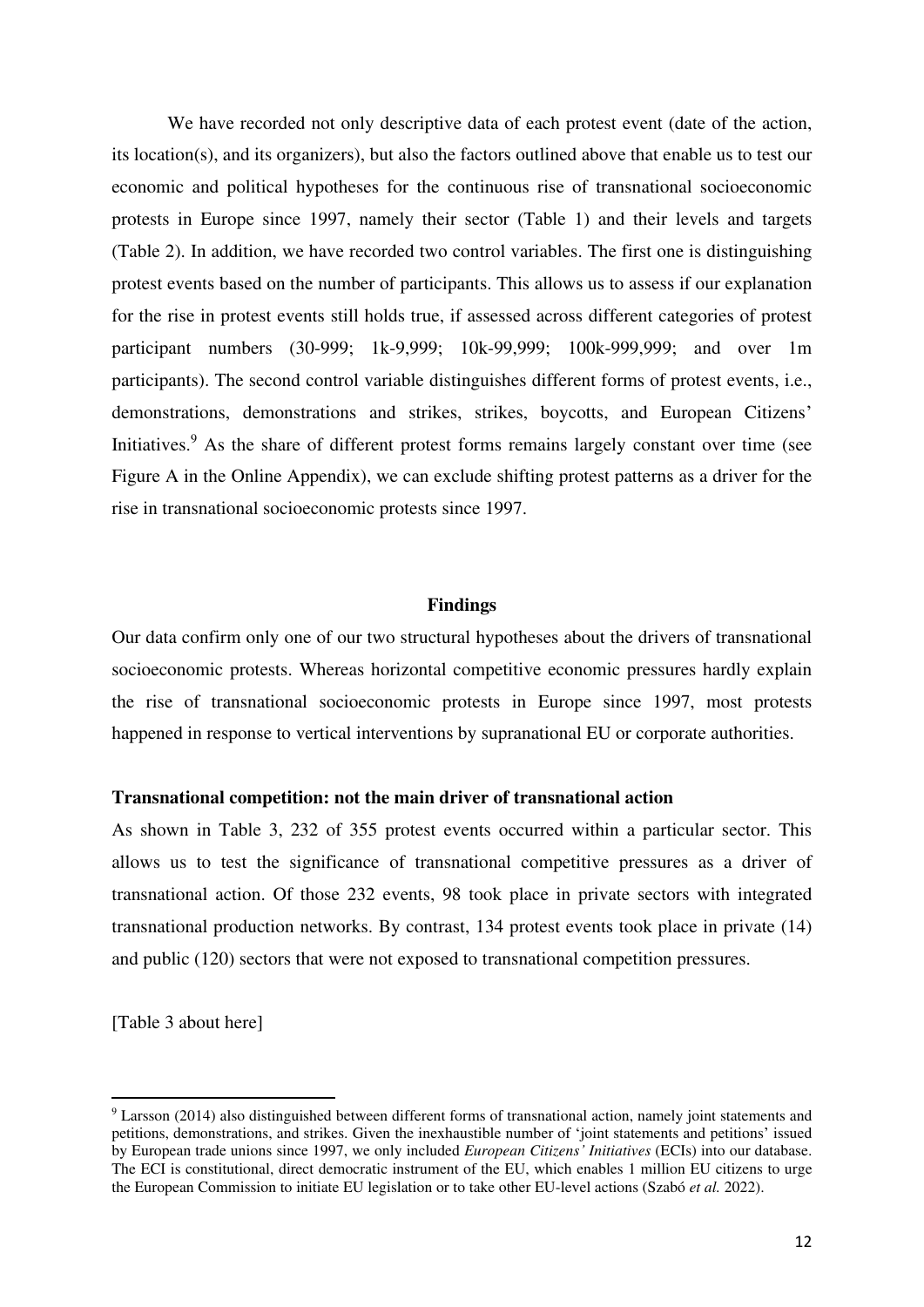There have been more transnational protest events in sectors where workers and unions were exposed to *lower* transnational competitive pressures between them. This finding allows us to go beyond Anner *et al.*'s indecisive conclusion that "competition can frustrate cooperation, but it also motivates it" (2006: 24). Figure 2 below also shows that the share of transnational socioeconomic protest events in internationally integrated private sectors has not increased significantly over time, despite the increase of intra-European trade flows since 1997.

[Figure 2 about here]

Between 1997 and 2002, thirteen (21%) of all 62 sectoral and intersectoral transnational protests in this period occurred in private sectors with integrated transnational production networks. Subsequently, this share increased to 24% (2003–2008), to 27% (2009–2014), and to 34% (2015–2020). Hence, although the share of protests in private sectors with integrated transnational production networks increased over time, most sectoral transnational protests still occurred in sectors with a low exposure to transnational competition (private sectors without integrated transnational production networks; national/local and European public sectors). Until 2008, almost all transnational actions in these seemingly 'sheltered' sectors occurred at the level of national and local public services. After 2009, however, actions in the European public sector became much more important, notably given the increasing conflicts also within European administrations, e.g., the European Patent Office.

 If one assesses transnational socioeconomic protest by sector and the number of protest participants over time, a very similar picture emerges. Whereas the rise in protest since 1997 has mainly been driven by an increase of smaller protests with 30-10,000 participants, Figure 3 below also shows that the share of protests in integrated private sectors in these smaller protest events did not continuously increase over time.

[Figure 3 about here]

These findings confirm that transnational competition cannot explain the increasing number of transnational socioeconomic protest in Europe since 1997.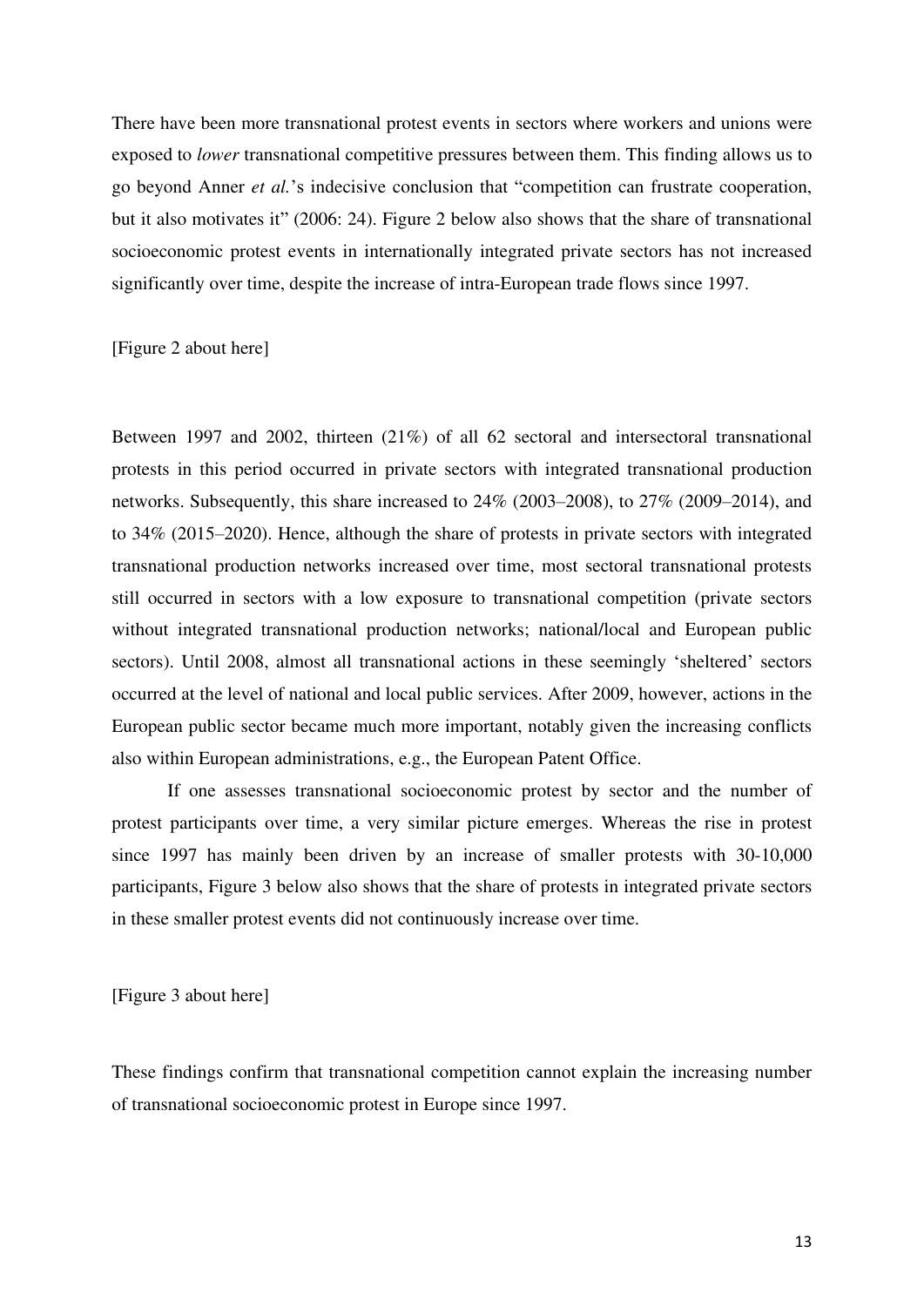#### **Vertical pressures of supranational hierarchies: the key driver of transnational action**

Table 4 outlines the levels and targets of transnational protest events since 1997. Of all 355 events, 210 occurred primarily at the political (governmental) level and 88 at the companylevel.<sup>10</sup> Hence, in 298 cases, transnational socioeconomic protest actions targeted decisions of corporate (88) *or* public (210) hierarchies. Of the latter, 209 transnational protests targeted EU-level governmental authorities, and only one protest targeted a national government.<sup>11</sup>

By contrast, socioeconomic protests took place at a sectoral level in only 16 cases. This is a very small number, including by comparison to the 41 anti-systemic transnational protest events in Europe, which took place at the systemic level since 1997.

#### [Table 4 about here]

Figure 4 shows that the share of protest events at company level increased over time. From 1997 to 2002, only 13% of transnational socioeconomic protest events occurred at company level. This value grew to 23% (2003–2009), 28% (2009–2014) and 30% (2015–2020).

#### [Figure 4 about here]

Figure 4 also shows that most transnational socioeconomic protest actions happened at the political (governmental) level, although their share declined from 71% between 1997 and 2002, to 56% (2003–2008), and to 54% (2009–2014). During the last period, their share increased again to 60% (2015–2020). The latter rise does not, however, reflect an increasing number of socio-economic protests against EU policy interventions, but rather a growing level of industrial conflict in the European public services sector (see Table 2). From 2015 to 2020, for example, 28 protest actions took place at the European Patent Office. Of the 210 protest events at the political (governmental) level of administrations since 1997 (see Table 4), 165 targeted universal (draft) EU laws (see: Turnbull 2006; Leiren and Parks 2014) and just six targeted the country-specific economic governance prescriptions that the European Commission and Council started issuing after the financial crisis (Erne 2015), whereas 39 protests targeted employers of European public servants (31 in 2015-2020 and 8 in 2009-

<sup>&</sup>lt;sup>10</sup> If a protest occurred at both the company and the political level, we nevertheless coded the action only once, depending on the more prominent action level and target. Accordingly, we recorded the ABB Alstom Power demonstration of 10 April 2000 in Brussels as a *company level* action only, even if it also targeted the European Commission, which approved the ABB Alstom merger although the two companies breached EU law by not consulting their European Works Councils about their merger project (Erne 2008, 2004).

<sup>&</sup>lt;sup>11</sup> That is, the European Federation of Journalists' rally on 14 June 2013 at the Greek embassy in Brussels against the Greek government's closure of the public service broadcaster ERT.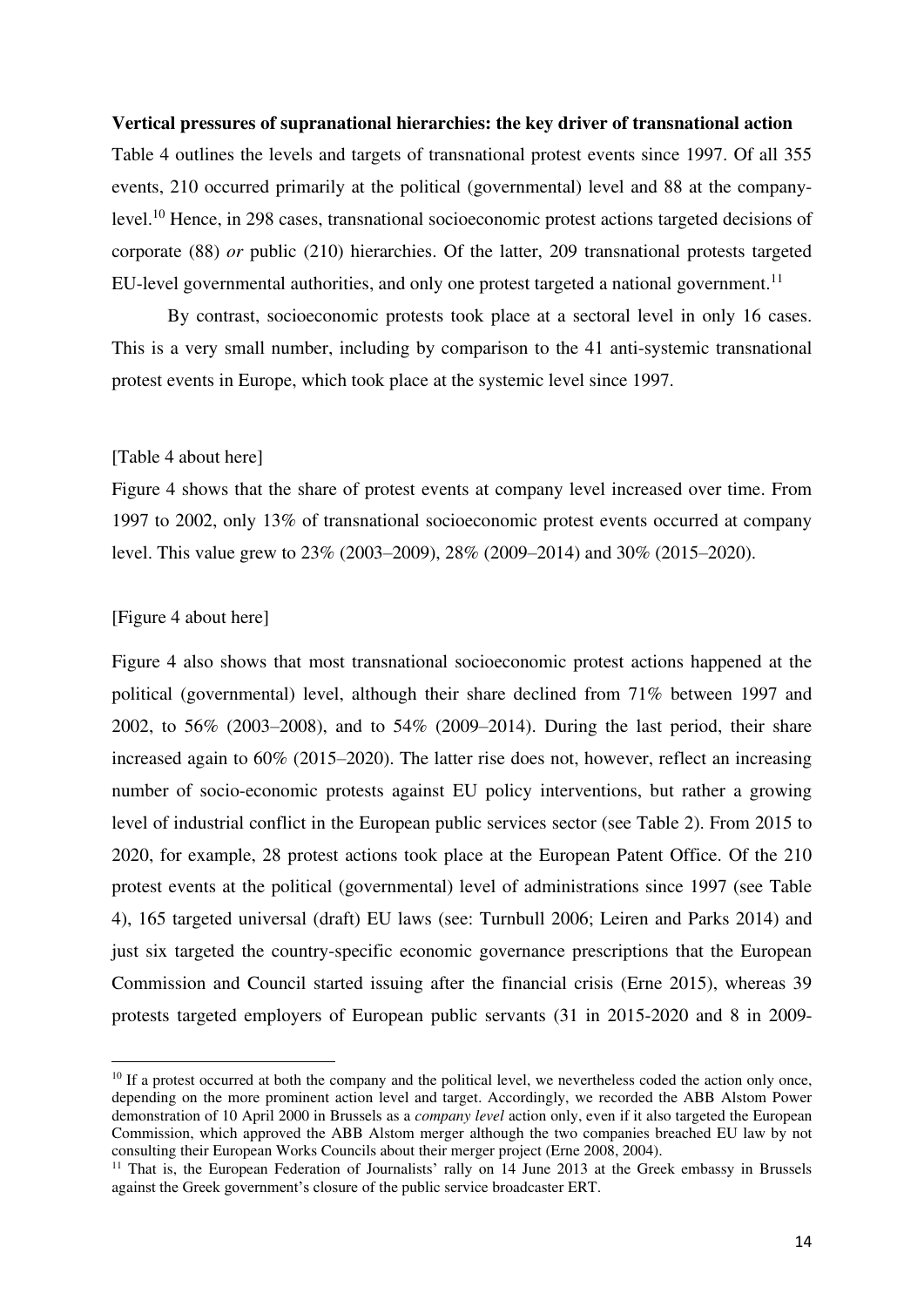2014). Taking company and political (governmental) level protests together, one can see that the growing salience of transnational collective action primarily mirrors protests directed against supranational corporate or governmental hierarchies rather than against horizontal market pressures.

*Sector-level* collective bargaining and action is still regarded as the primary tool of European trade unions to take wages and working conditions out of competition. Even so, Figure 4 also reveals that there were even fewer transnational protest actions at the sectoral level by comparison to the radical protests at a *systemic level*. If one assesses transnational socioeconomic protest by levels and targets and by the number of protest participants over time, a very similar picture emerges. Figure 5 below shows that the increase in protests with fewer participants cannot be explained by a disproportional increase of sector-level protest actions that aim to take labor out of competition.

#### [Figure 5 about here]

These figures confirm that vertical political pressures of supranational corporate and political hierarchies, rather than horizontal market pressures, are driving the increasing number of transnational socioeconomic protest in Europe since 1997.

#### **Conclusion**

After the relaunch of the European integration process by the European Single Market project and the Economic and Monetary Union, Martin and Ross argued that unions must "enlarge their strategic domain to keep workers from being played off against each other" (Martin and Ross 1999: 3012) within the larger, horizontally integrated European economy. Even so, Dølvik (2004: 306) predicted that collective bargaining and action would remain at the national level, regardless of attempts by some European trade unions to coordinate wage policies across borders. Yet, Dølvik also acknowledged that a "major crisis and conflicts" could lead to path-breaking institutional change (2004: 306). After the crisis of 2008, major changes in European labor policies did indeed occur, but they were not led by "the main unions in the Euro-zone" succeeding in "synchronizing their bargaining rhythms and demands, eventually causing industrial conflict to spread across borders" (*ibid*.).

Instead, EU leaders changed their strategy for uniting Europe when they realized that the Single Market and Monetary Union did not result in economic convergence but rather to severe macroeconomic imbalances (Erne 2015; Jabko 2019). They adopted a new economic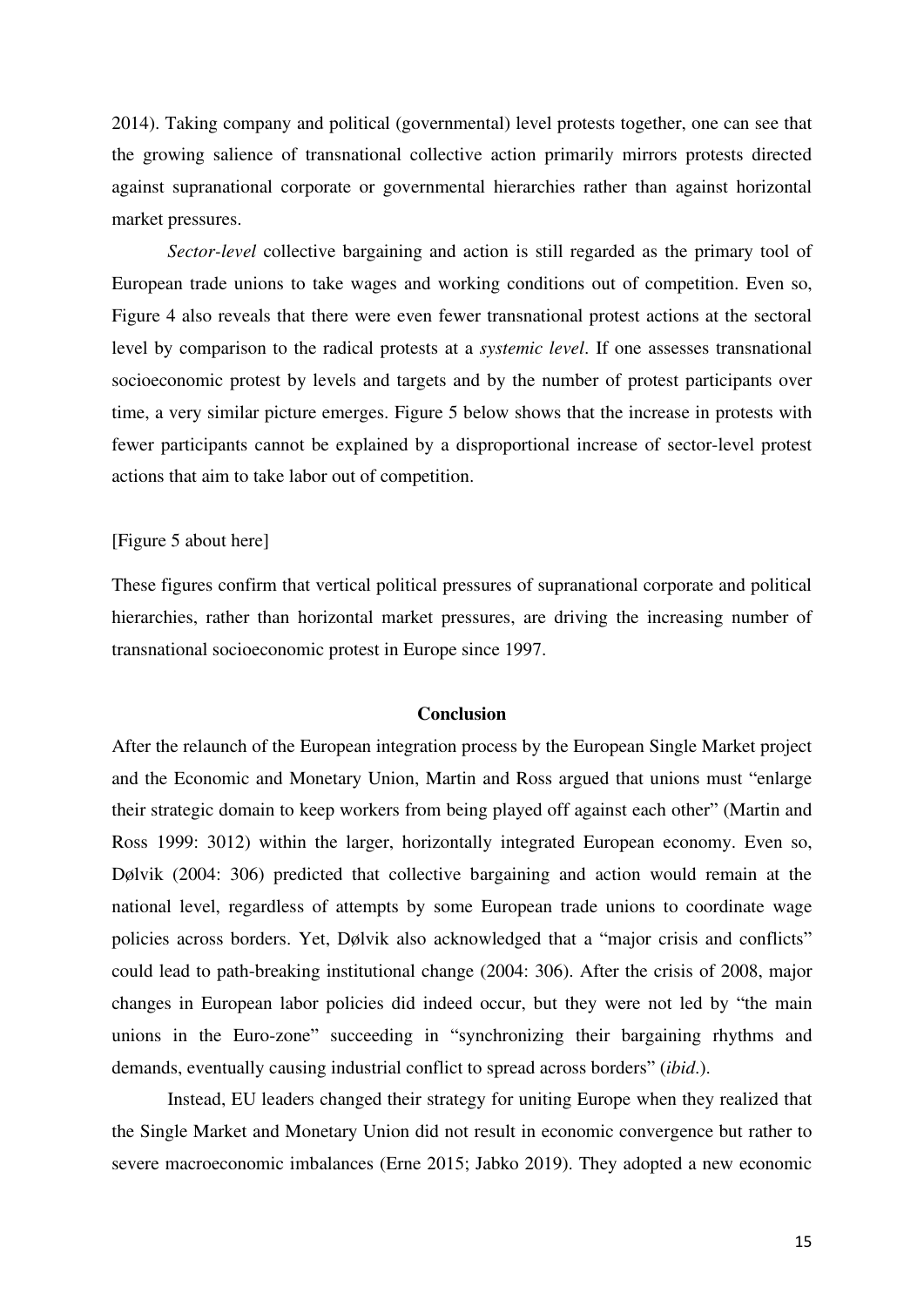governance (NEG) regime that allowed country-specific EU prescriptions in areas that had hitherto been shielded from EU interventions, including wages policy (Jordan *et al.* 2021). In turn, European unions could either engage in competitive concession bargaining at national or local levels or challenge EU interventions *politically*, either at EU- or the national-level.

Most transnational socioeconomic protest actions in Europe still occur at a supranational, political (governmental) level, even if the introduction of the EU's new economic governance regime (NEG) after the financial crisis did not lead to a significant increase in their share. Firstly, even before 2008, most transnational socioeconomic protest events took place at a political level, namely in response to a proposal for EU laws that were seen to be undermining labor standards or public services. This happened, for example, in the cases of the various EU Port Directives or Commissioner Bolkesteins' Services Directive in 2004 (Turnbull 2006; Leiren and Parks 2014). Second, the country-specific nature of NEG prescriptions is "nationalizing social conflicts" (Erne 2015: 345), as it is difficult for national activists to uncover and politicize the overarching, commodifying EU policy script that is informing NEG (Jordan *et al*. 2021; Stan and Erne 2021). NEG mimics the whipsawing tactics of multinational corporations that control their subsidiaries with site-specific key performance indicators and ad-hoc interventions (Erne 2015). These new governance tactics frequently get in the way of transnational union collaboration (Greer and Hauptmeier 2016).

Overall, transnational socioeconomic protest action is driven primarily by tangible interventions of supranational political and corporate hierarchies rather than by horizontal market pressures, regardless of the attempts of both corporate and political leaders to justify their vertical interventions as necessary responses to horizontal market pressures. Given the greater integration of political and corporate hierarchies in the EU, it is hardly surprising that the relationship between vertical integration and transnational political action is more visible in Europe. And yet, transnational labor actions have also been triggered by political integration attempts elsewhere, for example, in response to the NAFTA agreement (Kay 2015) or George W. Bush's Free Trade Area of the Americas project (Dobrusin 2015). In future case studies of successful transnational union actions, we should therefore assess not only inter- and intra-union coordination or unions' power resources, but also activists' attempts to *politicize* the decisions of supranational HQs of multinational corporations or supranational decisions of EU-level political authorities. As European industrial relations scholars, we should hence not retreat ourselves into the depoliticized fields of social psychology, human resources management or microeconomics, but refocus our attention to corporate and political governance institutions, social power relations, and labor politics.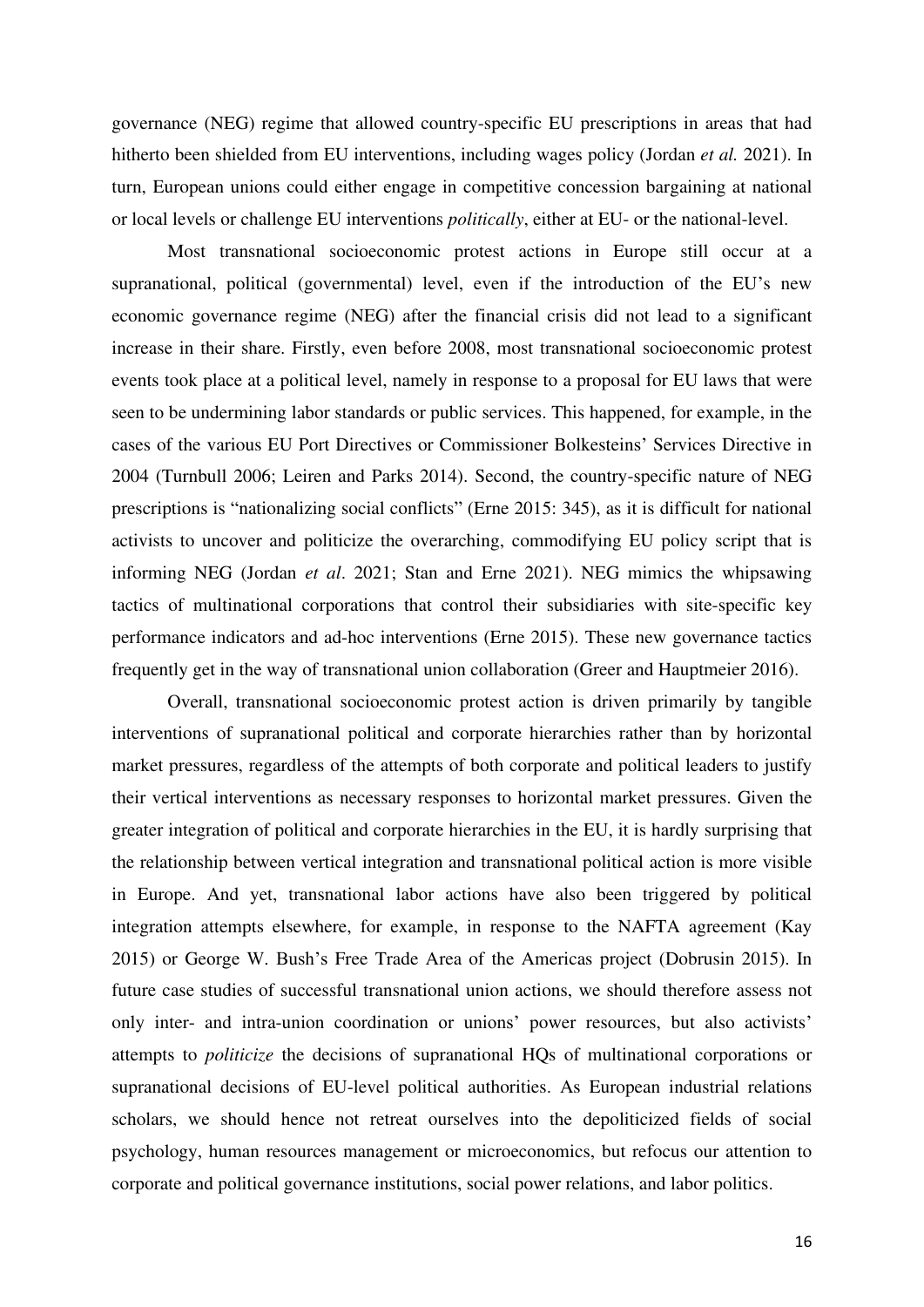#### **References**

- Anner, Mark. 2015. Labor control regimes and worker resistance in global supply chains. *Labor History*, 56(3): 292-307.
- Anner, Mark, Ian Greer, Marco Hauptmeier, Nathan Lillie, and Nick Winchester. 2006. The industrial determinants of transnational solidarity: global interunion politics in three sectors.' *European Journal of Industrial Relations*, 12(1): 7-27.
- Arrighi, Giovanni, Terence K. Hopkins and Immanuel Wallerstein. 2012 [1989]. *Anti-Systemic Movements*. London: Verso.
- Bauer, Michael and Stefan Becker. 2014. The Unexpected Winner of the Crisis: The European Commission's Strengthened Role in Economic Governance. *Journal of European Integration*, 36(3): 213-229.
- Bechter, Barbara, Bernd Brandl, and Guglielmo Meardi. 2012. Sectors or countries? Typologies and levels of analysis in comparative industrial relations. *European Journal of Industrial Relations*, 18(3): 185-202.
- Béthoux, Élodie, Roland Erne, and Darragh Golden. 2018. A primordial attachment to the nation? French and Irish workers and trade unions in past EU referendum debates. *British Journal of Industrial Relations*, 56(3): 656-678.
- Bieler, Andreas, Roland Erne, Darragh Golden, Idar Helle, Knut Kjeldstadli, Tiago Matos, and Sabina Stan (eds.). 2015. *Labour and Transnational Action in Times of Crisis*. Lanham/London: Rowman & Littlefield International.
- Borbáth, Endre, and Theresa Gessler. 2020. Different worlds of contention? Protest in northwestern, southern and eastern Europe. *European Journal of Political Research*, 59(4): 910-935.
- Bronfenbrenner, Kate (ed.). 2011. *Global unions: Challenging transnational capital through cross-border campaigns*. Ithaca: Cornell University Press.
- Brookes, Marissa .2019. *The new politics of transnational labor: Why some alliances succeed*. Ithaca: Cornell University Press.
- Caprile, Maria. Pablo Sanz de Miguel, Christian Welz and Ricardo Rodriguez (2018). *Measuring varieties of Industrial Relations in Europe: A quantitative analysis*. Dublin: Eurofound and Luxembourg: Publications Office of the European Union.
- Crespy, Amandine. 2012. *Qui a peur de Bolkestein? Conflit, résistances et démocratie dans l'Union européenne*. Paris: Economica.
- Crouch, Colin. 2019. *Industrial relations and European state traditions*. Oxford: Oxford University Press, 1993.
- Crouch, Colin, and Alessandro Pizzorno, (eds.). 1978. *The Resurgence of Class Conflict in Western Europe since 1968*. London: MacMillan.
- della Porta, Donatella, and Manuela Caiani. 2011. *Social movements and Europeanization*. Oxford: Oxford University Press.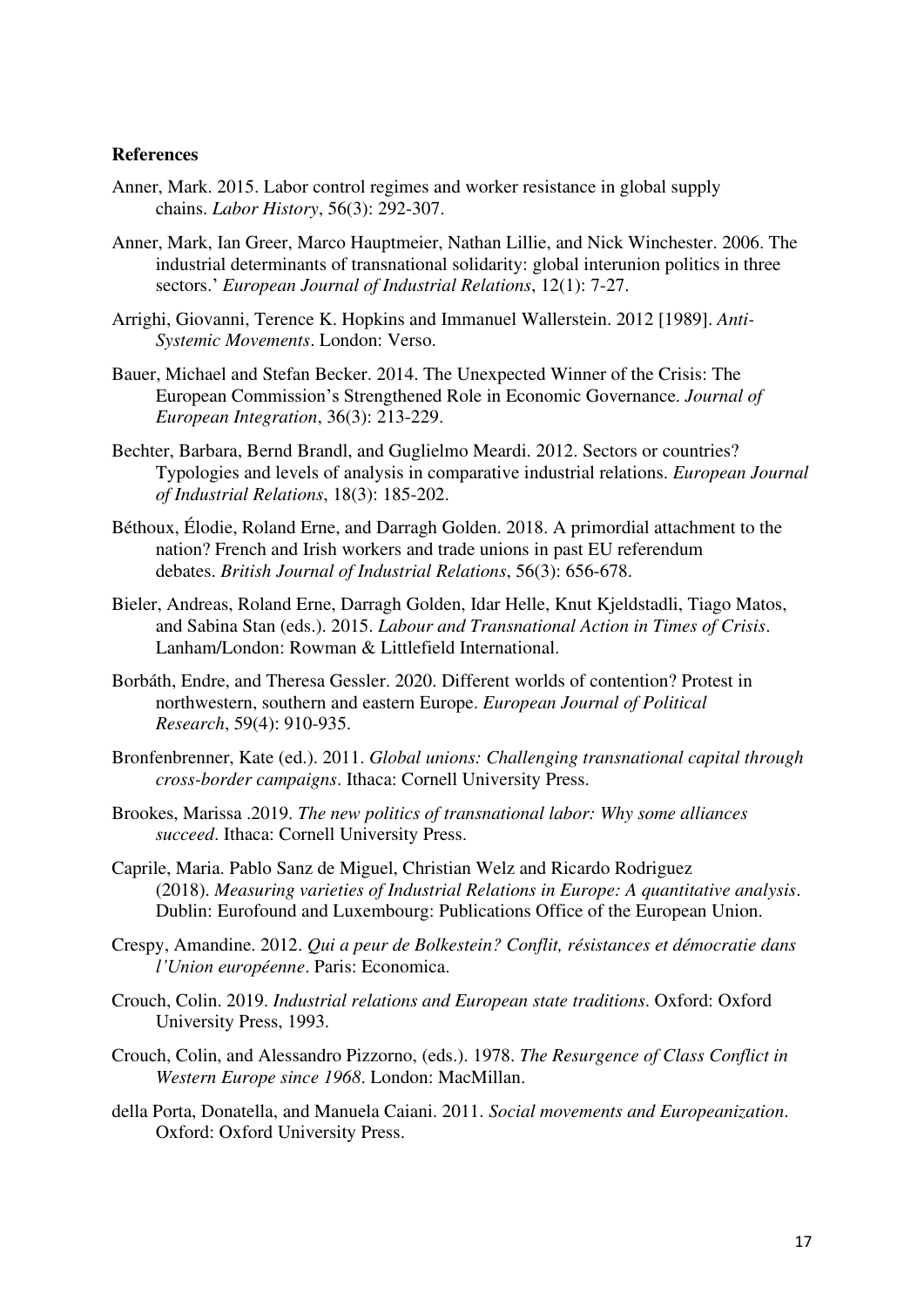- della Porta, Donatella. 2019. Trade Unions in the European Crisis. In: Kiess, Johannes and Martin Seelige (eds.). (2019). *Trade Unions and European Integration: A Question of Optimism and Pessimism?* London: Routledge, pp. 27-45.
- Dobrusin, Bruno. 2015. Transnational labor action in Latin America. *Labor History*, 56(3), 270-291.
- Dølvik, Jon Erik. 2004. Industrial Relations in EMU: Are Re-Nationalization and Europeanization Two Sides of the Same Coin? In: Andrew Martin and George Ross (eds.). *Euros and Europeans: Monetary Integration and the European Model of Society*, pp. 278-308.
- Dolezal, Martin; Swen Hutter and Regina Becker. 2016. Protesting European integration: politicisation from below? In: Hutter, Swen; Edgar Grande and Hanspeter Kriesi (eds.) *Politicising Europe*. Cambridge: Cambridge University Press, pp. 112-134.
- Erne, Roland and Jörg Nowak. 2022. Transnational Socioeconomic Protest Database. Version 1 April 2022. Dublin: University College Dublin.
- Erne, Roland, Andreas Bieler, Darragh Golden, Idar Helle, Knut Kjeldstadli, Tiago Matos and Sabina Stan. 2015. 'Introduction: Politicizing the Transnational'. *Labor History*, 56(3): 237-245.
- Erne, Roland. 2008. *European Unions. Labor's Quest for a Transnational Democracy*. Ithaca: Cornell University Press.
- Erne, Roland. 2012. European unions after the crisis. In: Luigi Burroni, Maarten Keune and Guglielmo Meardi (eds.) *Economy and Society in Europe*. Cheltenham: Edward Elgar, pp. 124-139.
- Erne, Roland. 2015. A supranational regime that nationalizes social conflict: Explaining European trade unions' difficulties in politicizing European economic governance. *Labor History*, 56(3): 345-368.
- Erne, Roland. 2019. How to Analyse a Supranational Regime that Nationalises Social Conflict?' In: Nanopoulos, Eva and Vergis, Fergis (eds.) *The Crisis Behind the Euro-Crisis*. Cambridge: Cambridge University Press, pp. 346-368.
- Esping-Andersen, G. 1990. *The Three Worlds of Welfare Capitalism*. Cambridge: Polity Press.
- Eurofound, European Company Surveys (2009; 2013; 2019). Dublin: Eurofound.
- Föhrer, Bianca and Roland Erne. 2017. Training programmes for European works councillors in Germany, in Ireland and at EU level: Transnational trade union action through education? *European Journal of Industrial Relations*, 23(3): 243-259.
- Föhrer, Bianca, Roland Erne, and Graham Finlay. 2021 Transnational Competence: A Transformative Tool? A Comparison of German and Irish Political Trade Union Education Programs. *Labour Studies Journal,* 46(2): 182-212.
- Furåker, Bengt and Bengt Larsson. 2020. *Trade union cooperation in Europe: patterns, conditions, issues*. Cham: Springer.
- Gajewska, Katarzyna. 2008. The emergence of a European labour protest movement? *European Journal of Industrial Relations*, 14(1): 104-121.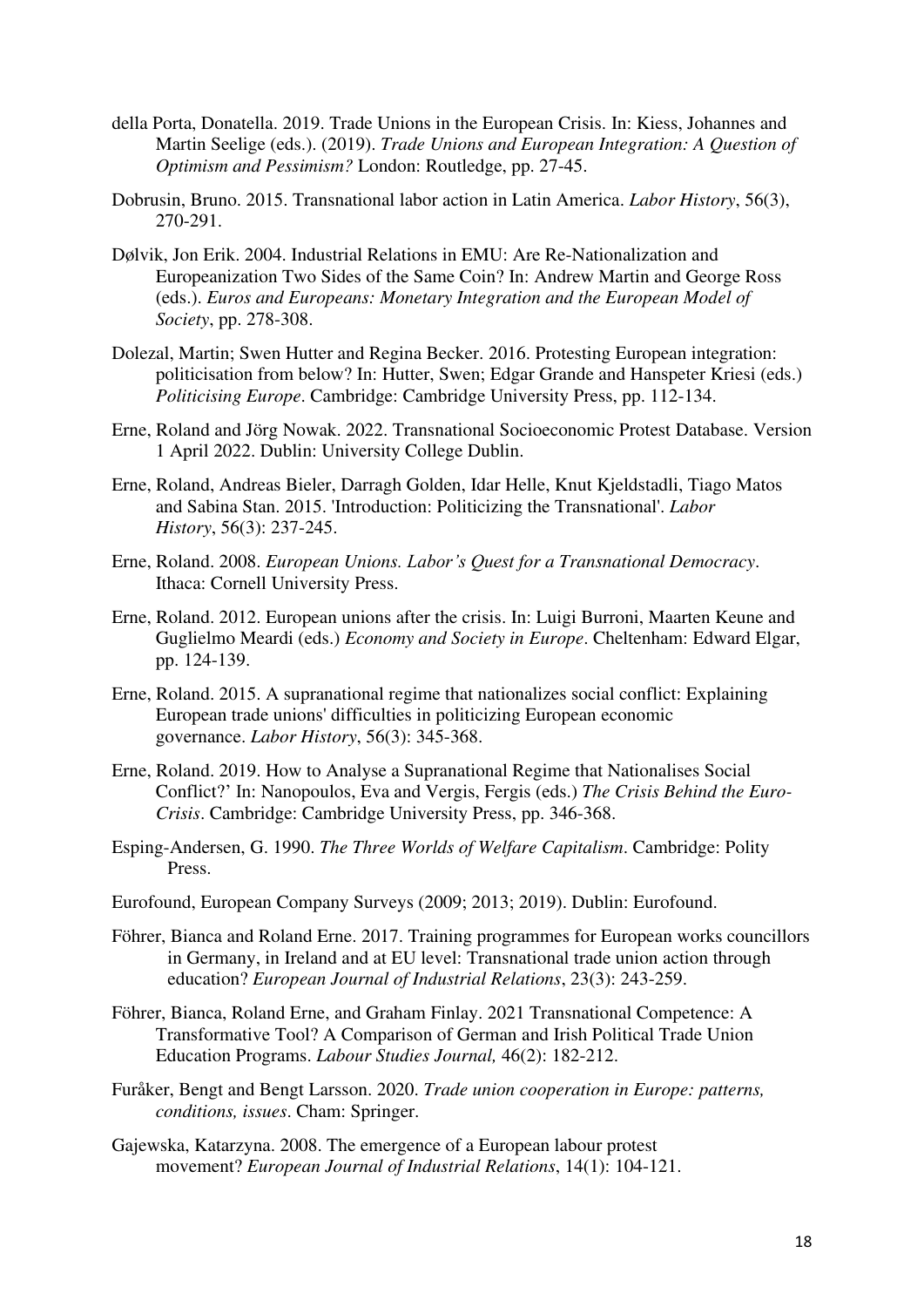- Geary, John F. 2021. Securing collective representation in non‐union European multinational companies: The case of Ryanair pilots'(partial) success. *British Journal of Industrial Relations*.<https://doi.org/10.1111/bjir.12659>
- Gessler, Theresa and Julia Schulte-Cloos. 2020. The Return of the Economy? Issue Contention in the Protest Arena. In: Kriesi, Hanspeter, Jasmine Lorenzini, Bruno Wüest, and Silja Hausermann: *Contention in Times of Crisis*. Cambridge: Cambridge University Press, pp. 128-145.
- Gobin, Corinne and Roland Erne. 2017. La Confédération européenne des syndicats face à une Europe austéritaire. *Les mondes du travail*, *20*, 71-81.
- Golden, Darragh and Roland Erne. 2022. Ryanair pilots: Unlikely pioneers of transnational collective action. *European Journal of Industrial Relations*. DOI: xxxx.
- Greer, Ian and Marco Hauptmeier. 2016. Management whipsawing: The staging of labor competition under globalization. *ILR Review*, 69(1): 29-52.
- Gumbrell-McCormick, Rebecca and Richard Hyman. 2013. *Trade unions in Western Europe: hard times, hard choices*. Oxford: Oxford University Press.
- Hall, Peter A. and David Soskice. 2001. *Varieties of Capitalism: The Institutional Foundations of Comparative Advantage*. Oxford: Oxford University Press.
- Hyman, Richard. 2002. Where Does Solidarity End? In Eurozine, 17 September, <https://www.eurozine.com/where-does-solidarity-end/?pdf>
- Hyman, Richard. 2001. *Understanding European trade unionism: between market, class and society*. London: Sage.
- Jabko, Nicolas. 2019. Contested governance: The new repertoire of the Eurozone crisis. *Governance*, 32(3): 493-509.
- Jordan, Jamie, Vincenzo Maccarrone and Roland Erne. 2021. 'Towards a Socialisation of the EU's New Economic Governance Regime? EU labour policy interventions in Germany, Italy, Ireland and Romania (2009-2019). *British Journal of Industrial Relations*, 59(1): 191-213.
- Kay, Tamara. 2011. *NAFTA and the Politics of Labor Transnationalism*. Cambridge: Cambridge University Press.
- Kay, Tamara. 2015. New challenges, new alliances: Union politicization in a post-NAFTA era. *Labor History*, 56(3): 246-269.
- Kriesi, Hanspeter and Bruno Wüest. 2020. Conclusion. In: Hanspeter Kriesi, Jasmine Lorenzini, Bruno Wüest, and Silja Hausermann: *Contention in Times of Crisis*, Cambridge: Cambridge University Press, pp. 276-290.
- Kriesi, Hanspeter, Jasmine Lorenzini, Bruno Wüest, and Silja Hausermann. 2020. *Contention in Times of Crisis*. Cambridge: Cambridge University Press.
- Martin, Andrew, and George Ross. 1999. In the line of fire: The Europeanization of labor representation. In: Andrew Martin and George Ross (eds.) *The Brave New World of European Labor*. New York: Berghahn, pp. 312-67.
- Larsson, Bengt. 2014. Transnational Trade Union Action in Europe. *European Societies*, 16(3): 378-400.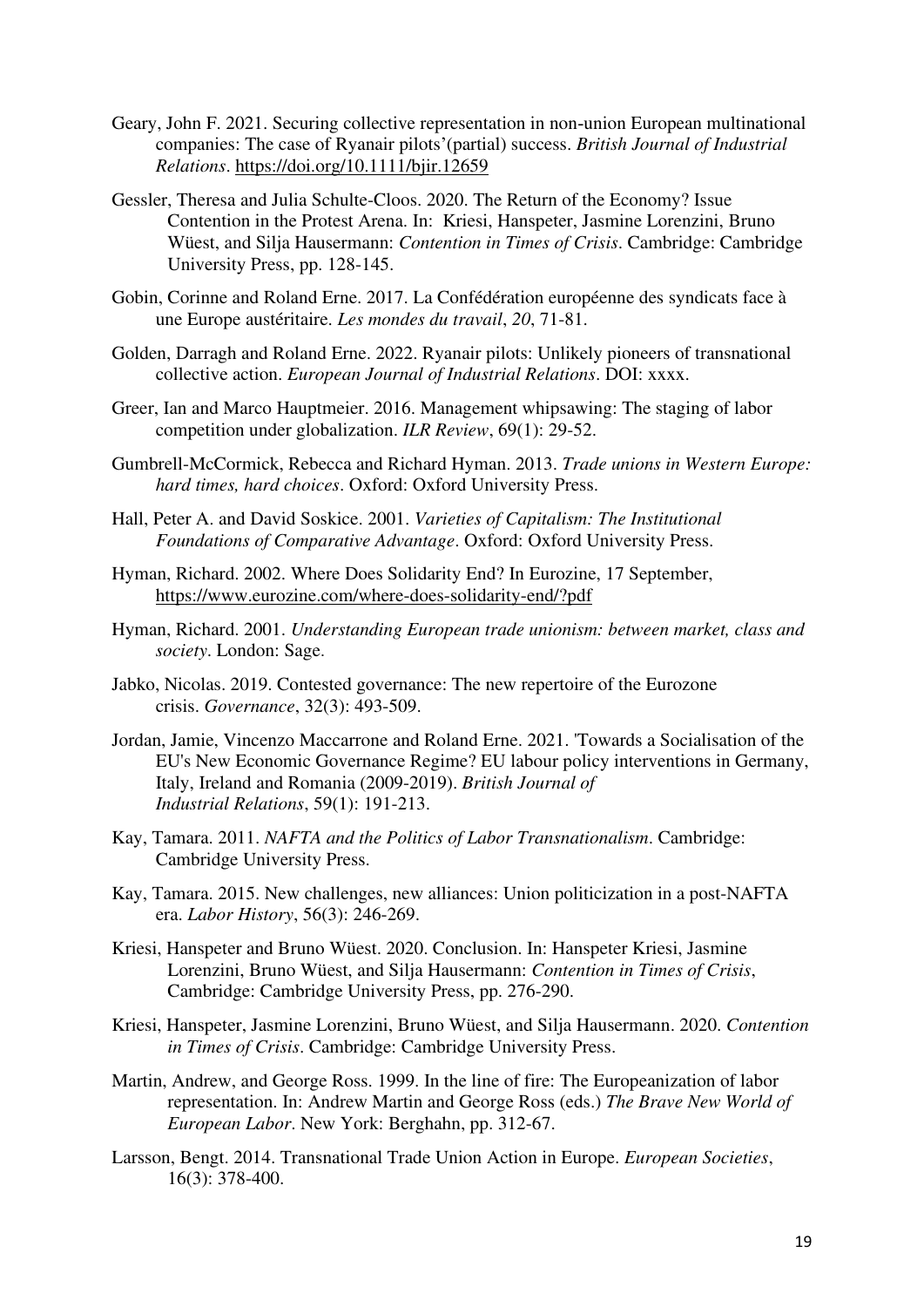- Larsson, Bengt. 2020. Cultural Obstacles in Transnational Trade Union Cooperation in Europe. *Nordic Journal of Working Life Studies*, 10(1): 3-18.
- Lorenzini, Jasmine, Peter Makarov, and Bruno Wüst. 2020. Desing and Methods of Semiautomated Protest Event Analisis. In: Kriesi, Hanspeter, Jasmine Lorenzini, Bruno Wüest, and Silja Hausermann: *Contention in Times of Crisis*. Cambridge: Cambridge University Press, pp. 29-48.
- Leiren, Merethe Dotterud, and Louisa Parks. 2014. When trade unions succeed: Cases of blocked liberalisation in the common market. *European Journal of Political Research*, 53(3): 465-479.
- Lillie, Nathan. 2004. Global collective bargaining on flag of convenience shipping. *British Journal of Industrial Relations*, 42(1): 47-67.
- Martin, Andrew and George Ross. 1999. In the line of fire. The Europeanisation of labor representation. In: Martin, Andrew, George Ross et al. *The brave new world of European labor: European trade unions at the millennium*. New York: Berghahn Books, pp. 312-367.
- McCallum, Jamie K. 2013. *Global unions, local power: The new spirit of transnational labor organizing*. Ithaca: Cornell University Press.
- Pernicka, Susanne and Christian Lahusen. 2018[. Power and Counter Power in Europe.](https://link.springer.com/journal/11614)  [The Transnational Structuring of Social Spaces and Social Fields.](https://link.springer.com/journal/11614) *Österreichische [Zeitschrift für Soziologie](https://link.springer.com/journal/11614)* 43, 1–11.
- Phelan, Craig, Andrew Martin, Bob Hancké, Lucio Baccaro, and Roland Erne. 2009. Labour History symposium: Roland Erne, European unions. *Labor History*, 50(2): 187-216.
- Prosser, Thomas. 2018. *European labour movements in crisis*. Manchester: Manchester University Press.
- Rone, Julia. 2020. *Contesting Austerity and Free Trade in the EU: Protest Diffusion in Complex Media and Political Arenas*. London: Routledge.
- Schulten, Thorsten. 2002. A European solidaristic wage policy?' *European Journal of Industrial Relations*, 8(2): 173-196.
- Seeliger, Martin. 2019. *Trade Unions in the Course of European Integration: The Social Construction of Organized Interests*. London: Routledge.
- Stan, Sabina, and Roland Erne. 2021. Time for a paradigm change? Incorporating transnational processes into the analysis of the emerging European health-care system. *Transfer: European Review of Labour and Research*, 27(3): 289-302.
- Szabó, Imre G., Darragh Golden, Roland Erne. 2022. Why do some Labour Alliances Succeed in Politicizing Europe Across Borders? A Comparison of the Right2Water and Fair Transport European Citizens' Initiatives. *Journal of Common Market Studies*, 60(3): 634-652.
- Thelen, Kathleen. 2001. Varieties of labor politics in the developed democracies. In: Peter Hall and David Soskice (eds.) *Varieties of Capitalism: The institutional foundations of comparative advantage*. Oxford: Oxford University Press, pp. 76-92.

Thompson, Edward P. 1963. *The making of the English working class*. New York: Vintage.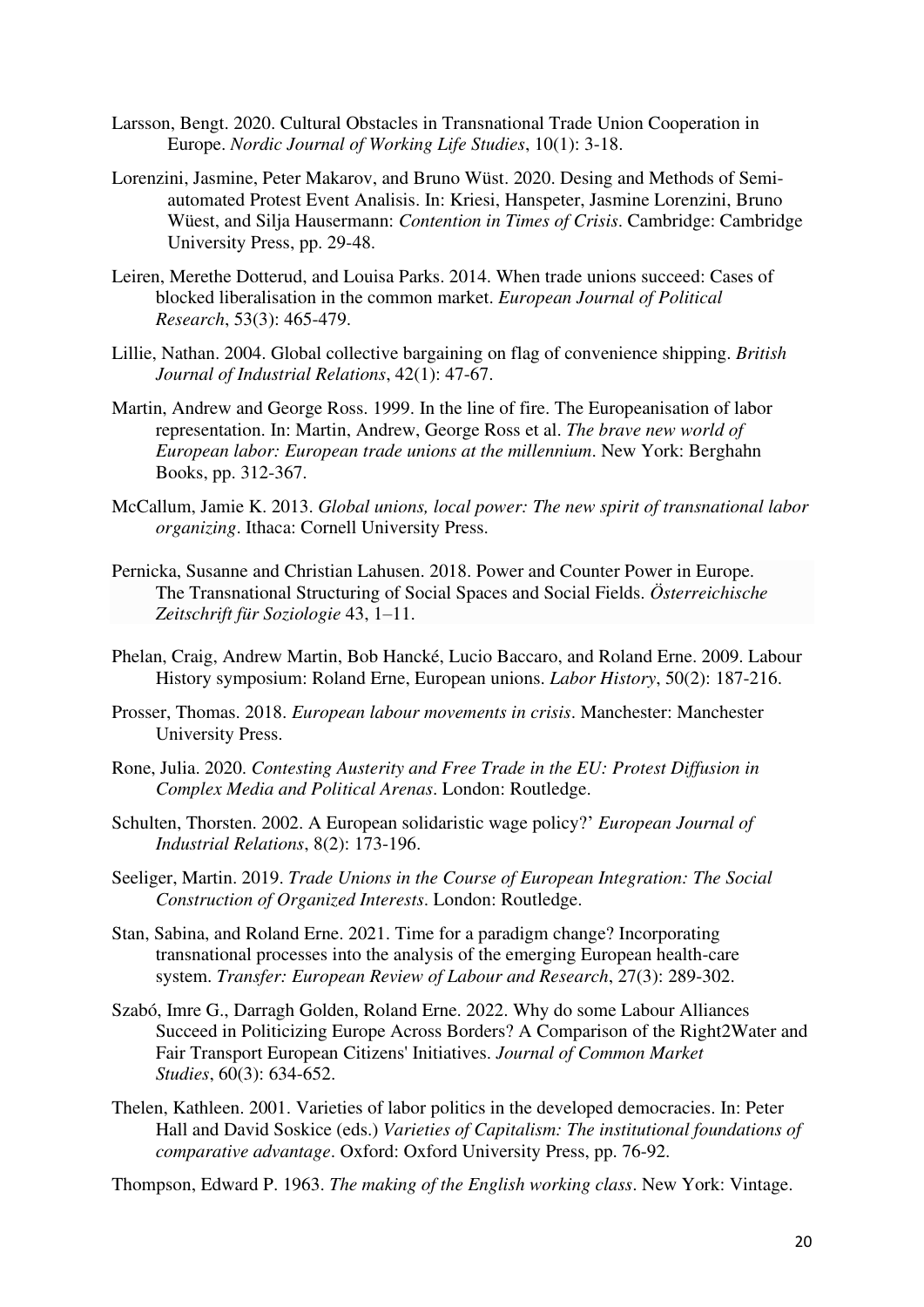Touraine, Alain. 1966. *La conscience ouvrière*. Paris: Seuil.

- Turnbull, Peter. 2006. The war on Europe's waterfront—repertoires of power in the port transport industry. *British Journal of Industrial Relations*, 44(2): 305-326.
- Vulkan, Patrik and Bengt Larsson. 2019. Patterns of transnational trade union cooperation in Europe: The effect of regimes, sectors and resources. *European Journal of Industrial Relations*, 25(2): 147-162.
- Wimmer, Andreas and Nina Glick Schiller. 2002. Methodological nationalism and the study of migration. *European Journal of Sociology*, 43(2), 217-240.
- Zürn, Michael. 2016. Opening up Europe: next steps in politicisation research. *West European Politics*, 39(1): 164-82.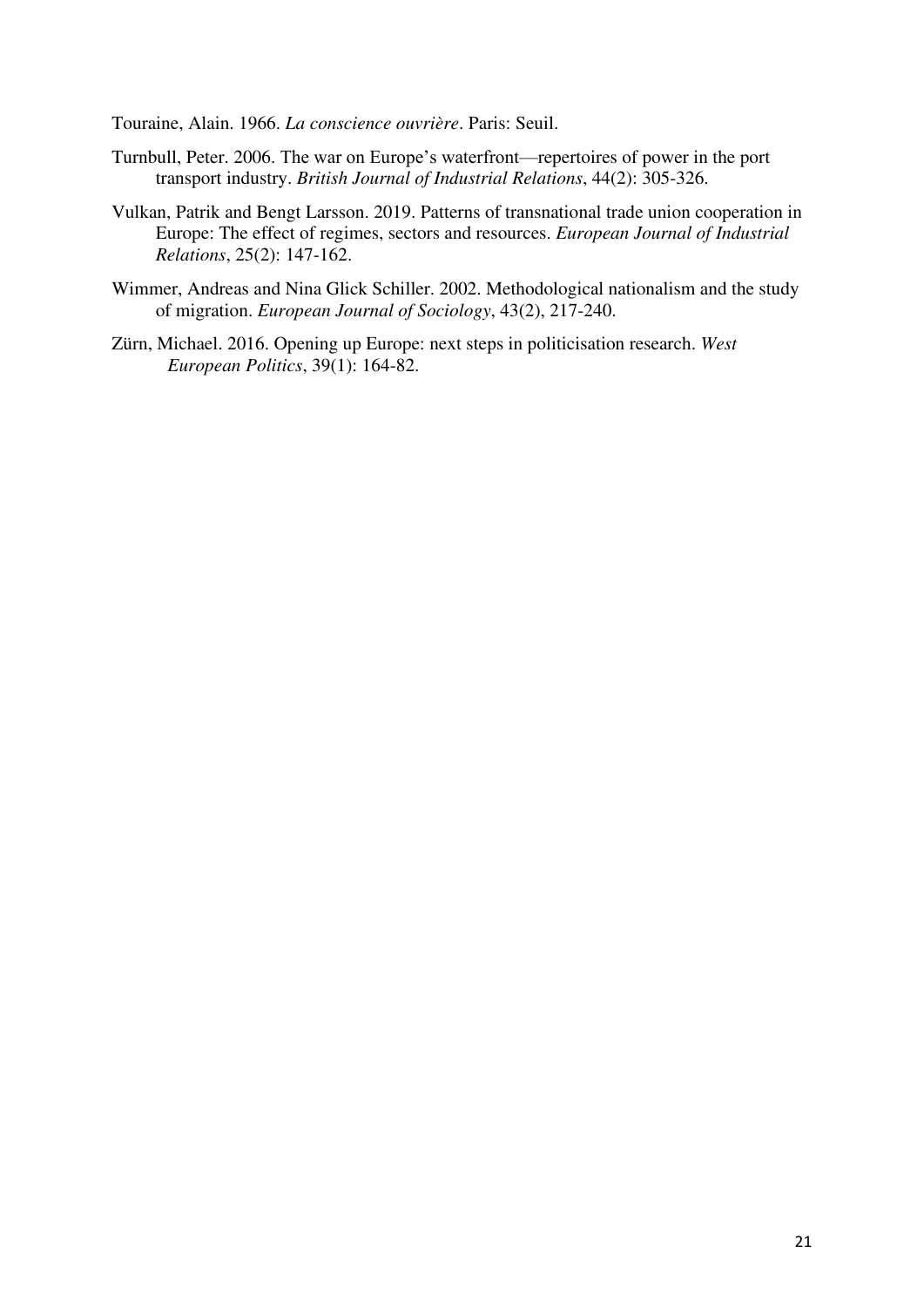### **Figures and Tables for the Main Article / Table for the Online Appendix**

## **1) Figures for the Main Article**





Sources: Transnational socioeconomic protests: Erne and Nowak (2022); N= 355. Collective bargaining coverage for the EU 27: Eurofound, European Company Surveys, weighted EU level survey data for all 27 EU member states for 2009, 2013, and 2019.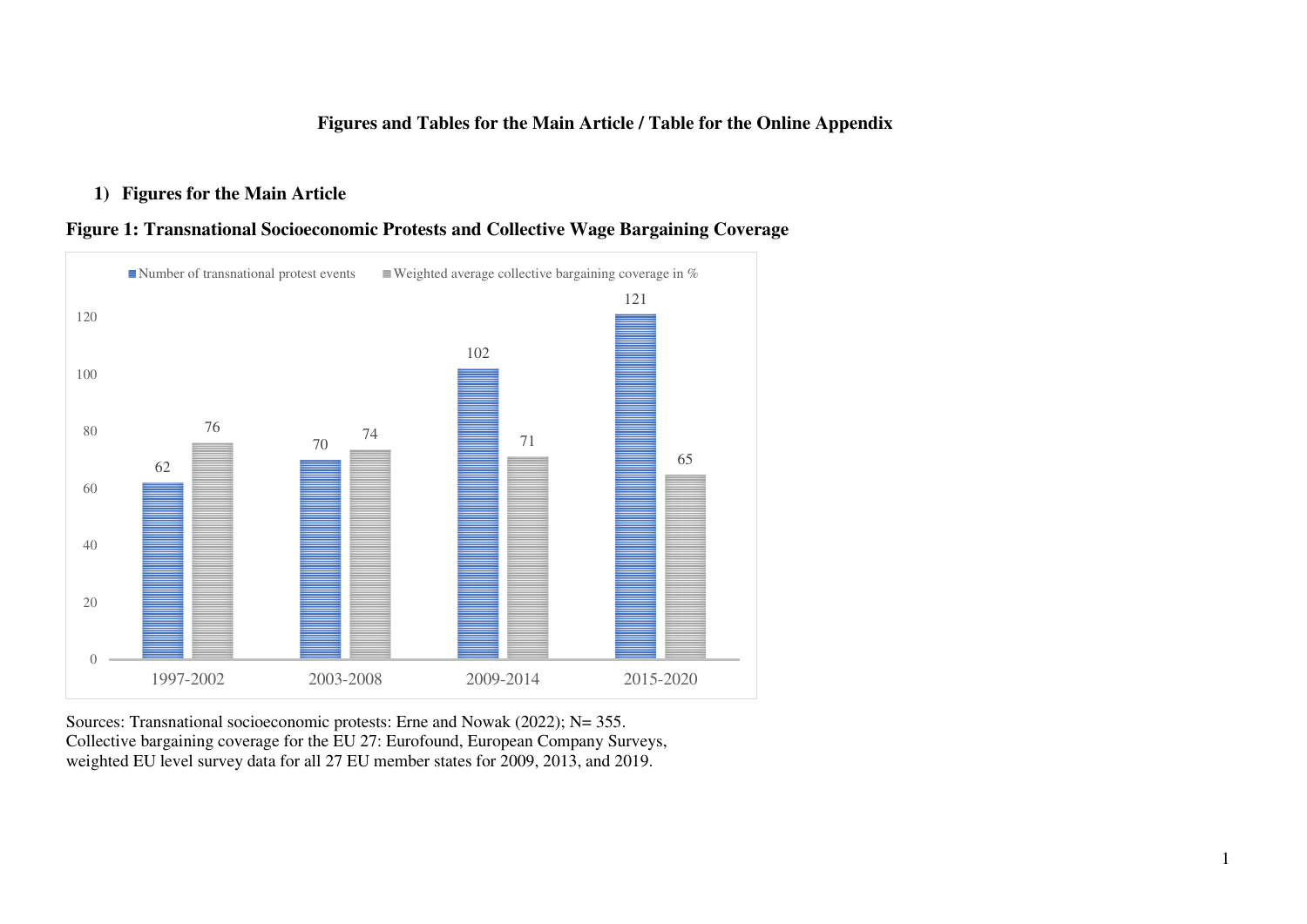

**Figure 2: Transnational Socioeconomic Protests by Sectors** 

Source: Erne and Nowak (2022). N= 355.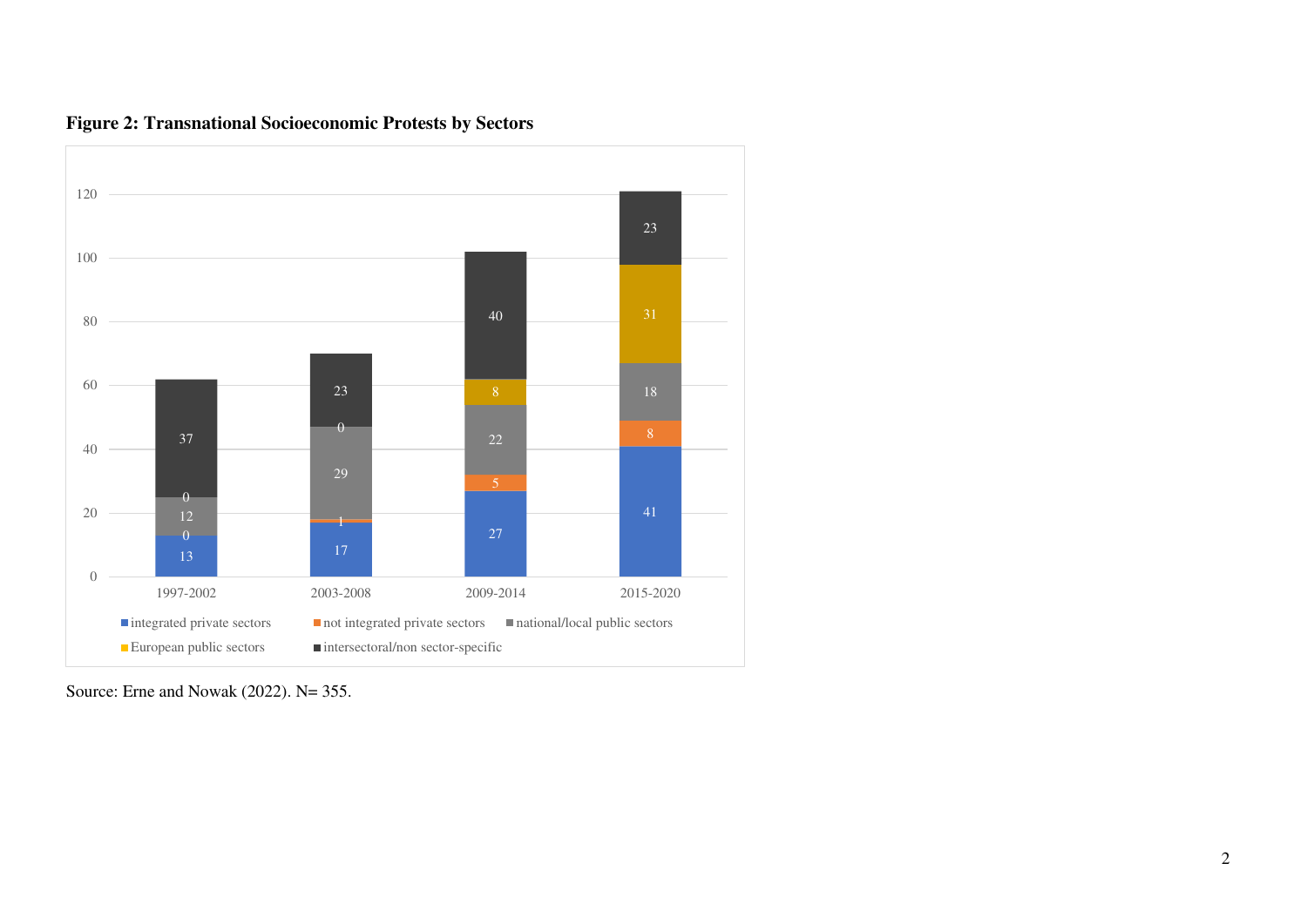

**Figure 3: Transnational Socioeconomic Protests by Sectors and Participation Intensity** 

- · integrated private sectors
- not integrated private sectors
- · national/local public sectors
- European public sectors
- · intersectoral/non sector-specific

Source: Erne and Nowak (2022). N= 355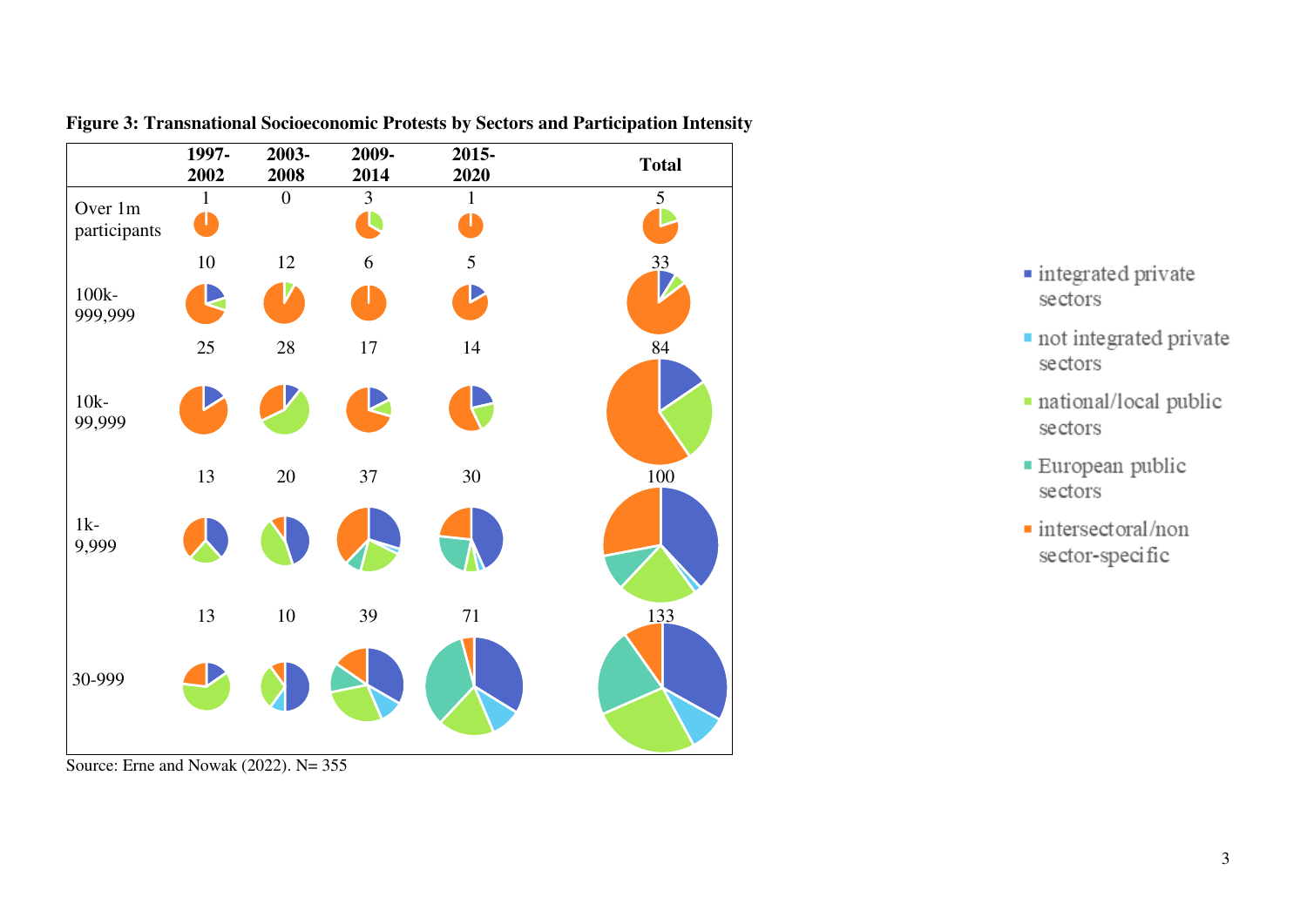

## **Figure 4: Transnational Socioeconomic Protests by Levels and Primary Targets**

Source: Erne and Nowak (2022). N= 355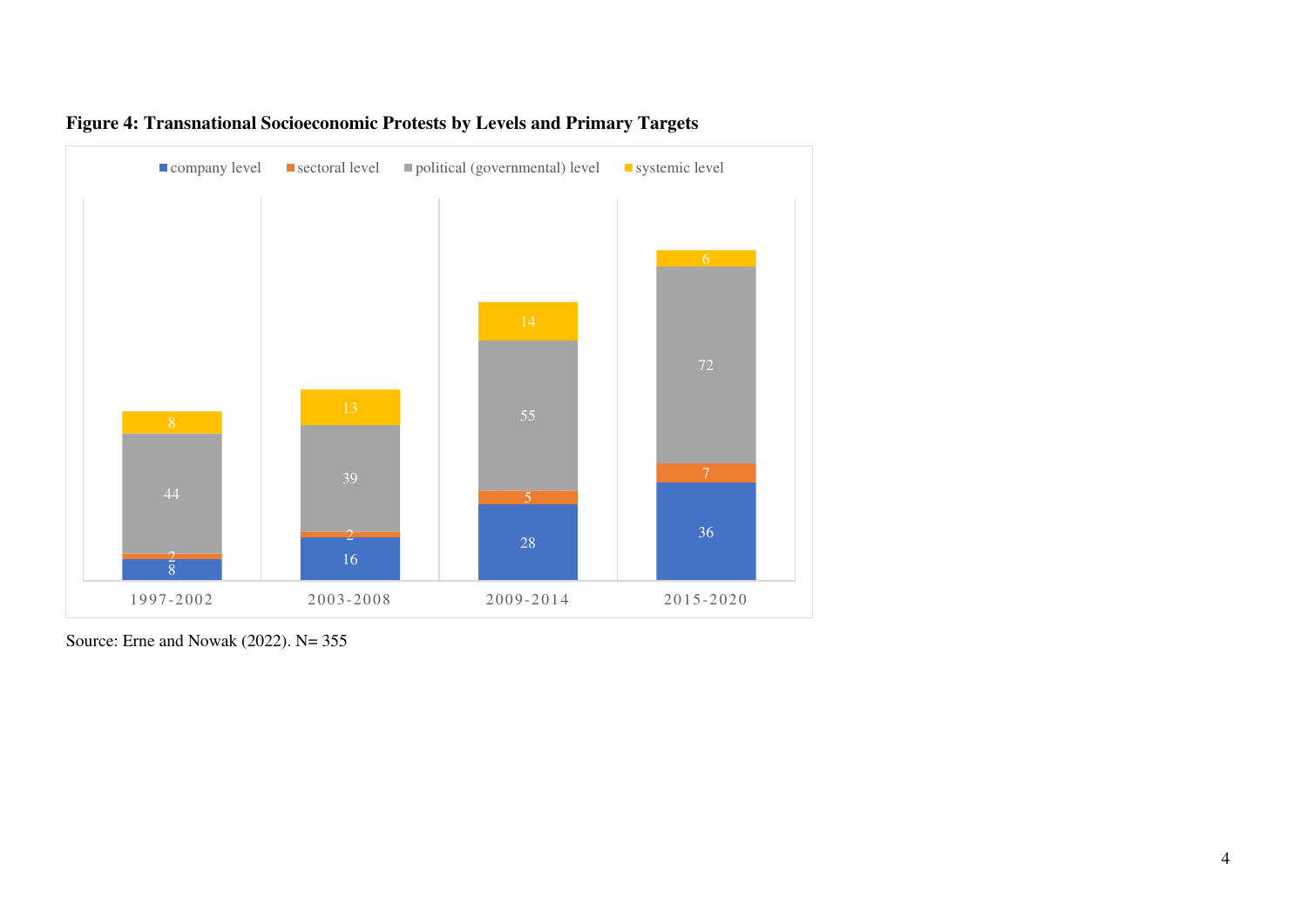

**Figure 5: Transnational Socioeconomic Protests by Levels and Participants** 

Source: Erne and Nowak (2022). N= 355



- · political (governmental) level
- systemic level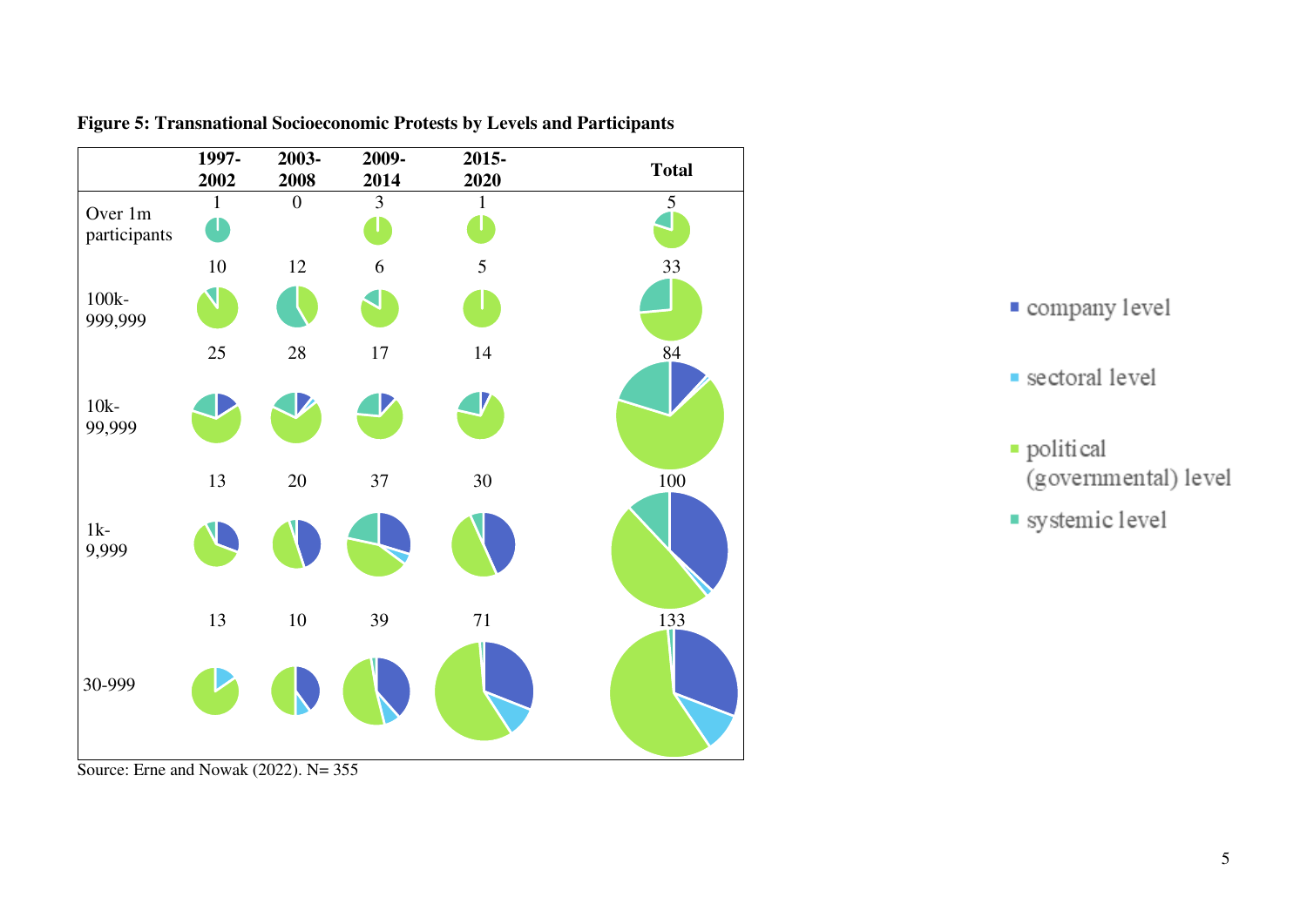## **2) Tables for the Main Article**

## **Table 1: Transnational Socioeconomic Protests by Sectors**

|                                    | <b>Exposure to transnational competition</b>         |                                                          |
|------------------------------------|------------------------------------------------------|----------------------------------------------------------|
|                                    | <b>High</b>                                          | Low                                                      |
| <b>Private Sectors</b>             | With integrated transnational<br>production networks | Without integrated transnational<br>production networks  |
| <b>Public Sectors</b> <sup>a</sup> |                                                      | National/Local public sectors<br>European public sectors |

Source: Erne and Nowak (2022).

Notes: <sup>a</sup>Our public sector category includes all services of general interest irrespective of their ownership (see Treaty on European Union: Protocol (No 26) on services of general interest).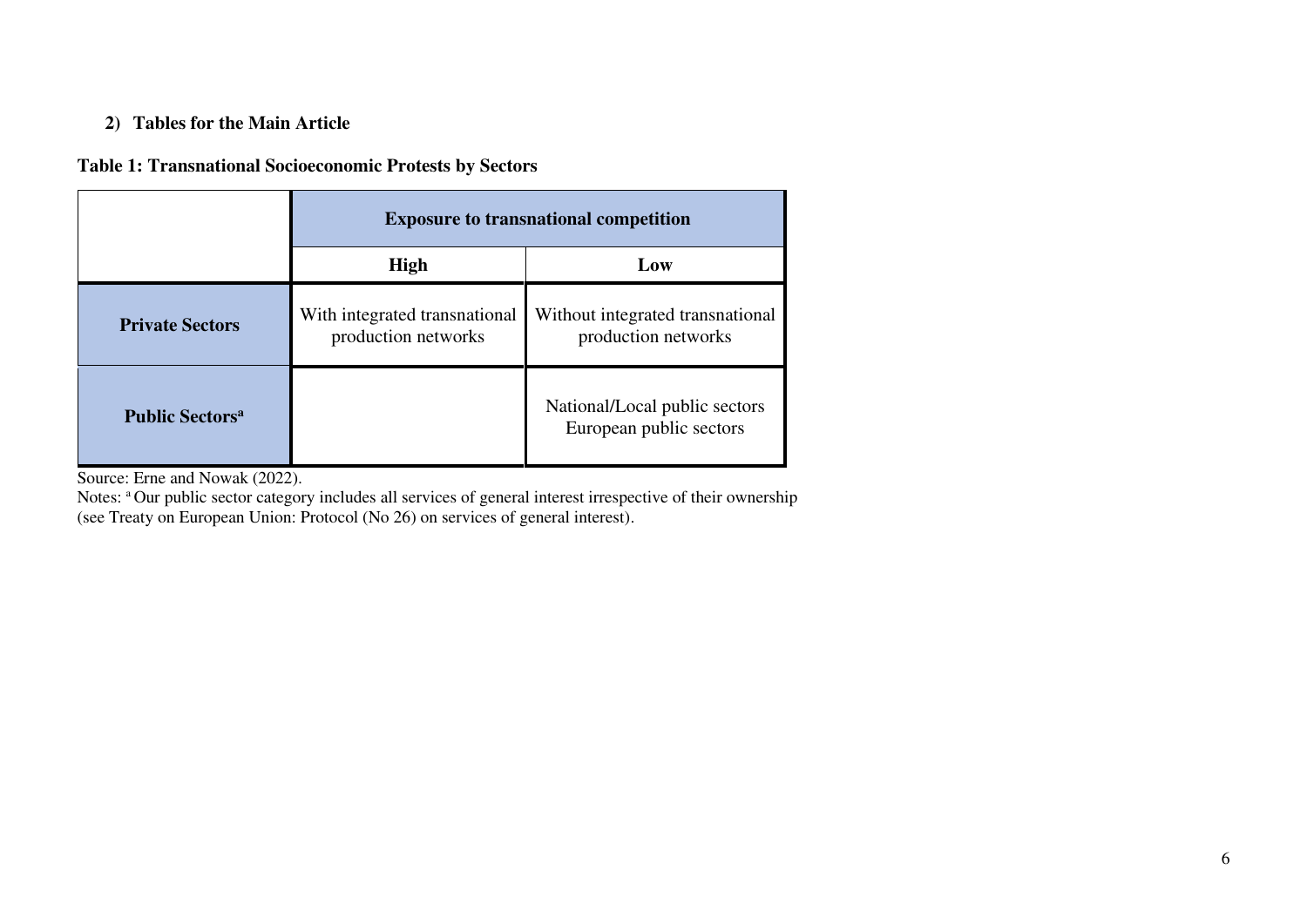|        |                                       | <b>Targets</b>                                                                                   |                                                                      |
|--------|---------------------------------------|--------------------------------------------------------------------------------------------------|----------------------------------------------------------------------|
|        |                                       | <b>Horizontal Market Pressures</b>                                                               | <b>Vertical Pressures of Hierarchies</b>                             |
| Levels | Company                               |                                                                                                  | Targeting decisions of<br>transnational companies                    |
|        | <b>Sectoral</b>                       | Targeting competition on<br>wages and labor standards<br>between companies of the<br>same sector |                                                                      |
|        | <b>Political (or</b><br>governmental) |                                                                                                  | Targeting decisions of national and<br>supranational administrations |
|        | <b>Systemic</b>                       | Targeting the capitalist socioeconomic system                                                    |                                                                      |

**Table 2: Levels and Targets of Transnational Socioeconomic Protests** 

Source: Erne and Nowak (2022).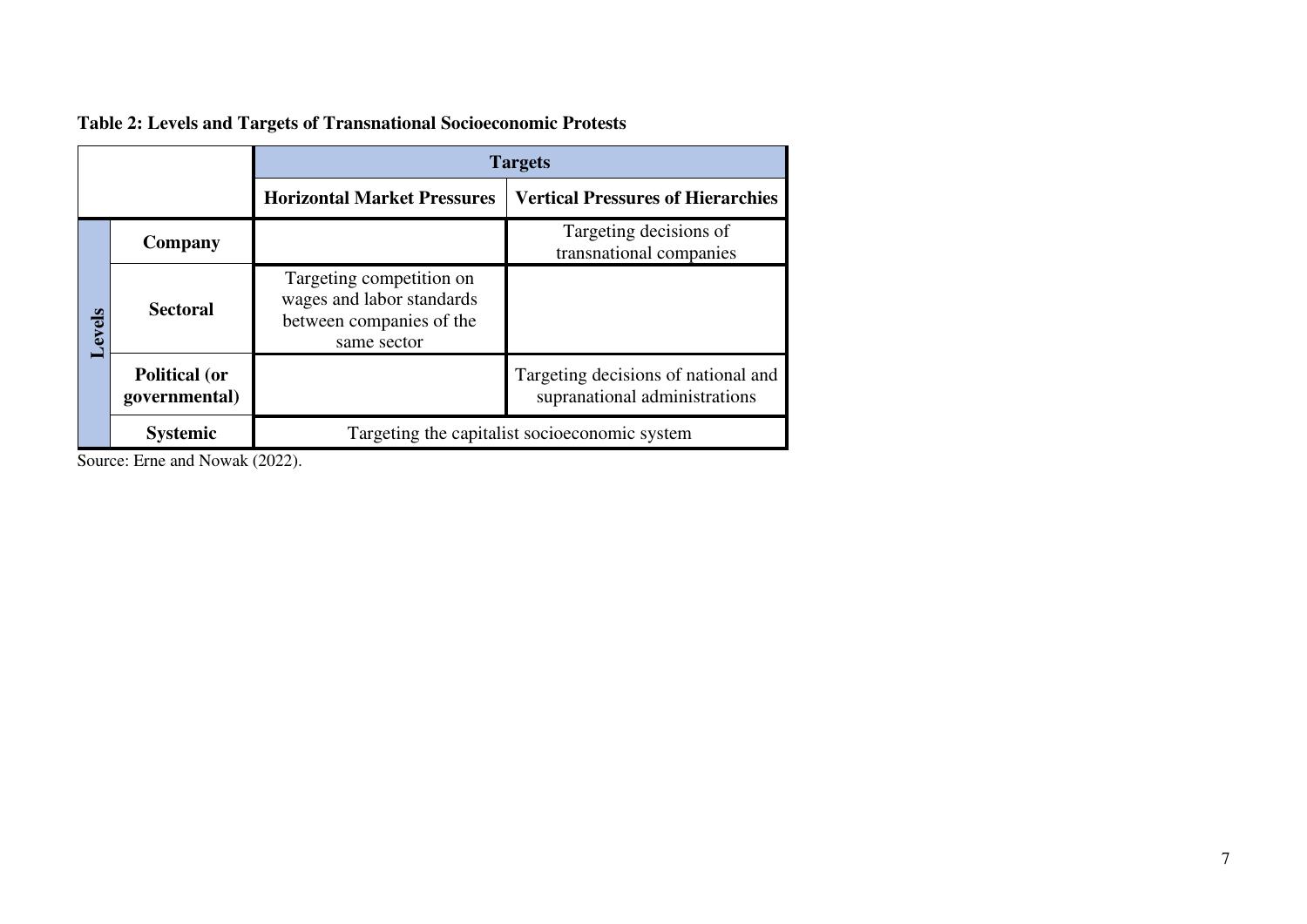|                                   | <b>Exposure to transnational competition</b>                              |                                                                                                    |
|-----------------------------------|---------------------------------------------------------------------------|----------------------------------------------------------------------------------------------------|
|                                   | High                                                                      | Low                                                                                                |
| <b>Intersectoral</b>              | Categorisation not applicable. 123 protest events                         |                                                                                                    |
| <b>Private Sectors</b>            | With integrated transnational<br>production networks<br>98 protest events | Without integrated transnational<br>production networks<br>14 protest events                       |
| <b>Public Sectors<sup>a</sup></b> |                                                                           | National/Local public sectors<br>81 protest events<br>European public sectors<br>39 protest events |
| Total                             | 98                                                                        | 134                                                                                                |

**Table 3: Transnational Socioeconomic Protests by Sectors (Results)** 

Source: Erne and Nowak (2022). N= 355

Note: <sup>a</sup>The public sector category includes all services of general interest irrespective of their ownership (see Treaty on European Union: Protocol (No 26) on services of general interest).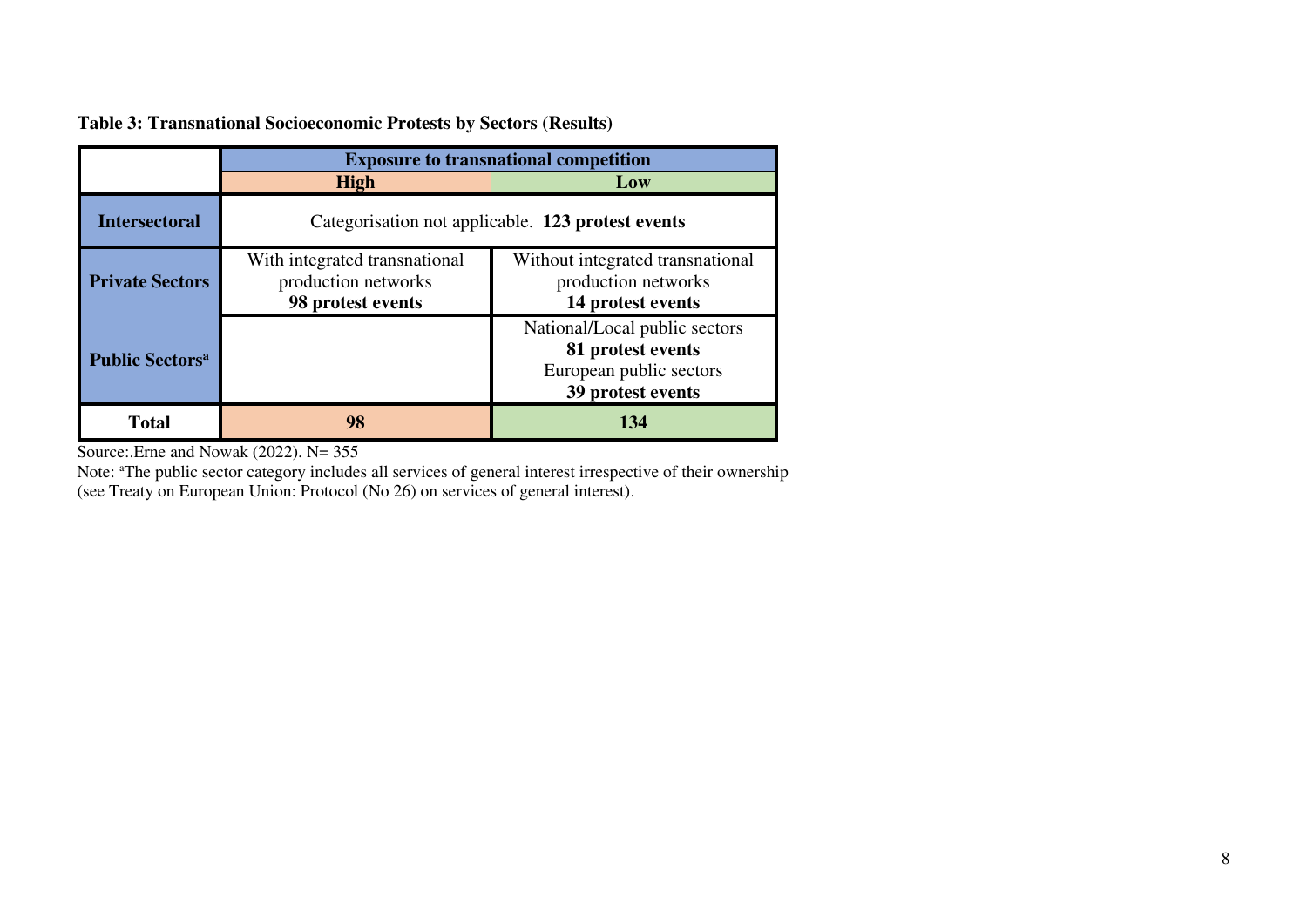|        |                                       | <b>Targets</b>                                                                                |                                                                                                    |
|--------|---------------------------------------|-----------------------------------------------------------------------------------------------|----------------------------------------------------------------------------------------------------|
|        |                                       | <b>Horizontal Market</b><br><b>Pressures</b>                                                  | <b>Vertical Pressures of Hierarchies</b>                                                           |
| Levels | Company                               |                                                                                               | <b>Transnational companies</b><br>88 protest events                                                |
|        | <b>Sectoral</b>                       | Industrial mobilizations that<br>aim to take labor out of<br>competition<br>16 protest events |                                                                                                    |
|        | <b>Political (or</b><br>governmental) |                                                                                               | Supranational administrations<br>209 protest events<br>National administrations<br>1 protest event |
|        | <b>Systemic</b>                       | Capitalist socioeconomic system<br>41 protest events                                          |                                                                                                    |

**Table 4: Transnational Socioeconomic Protests by Levels and Targets (Results)** 

Source: Erne and Nowak (2022). N= 355.